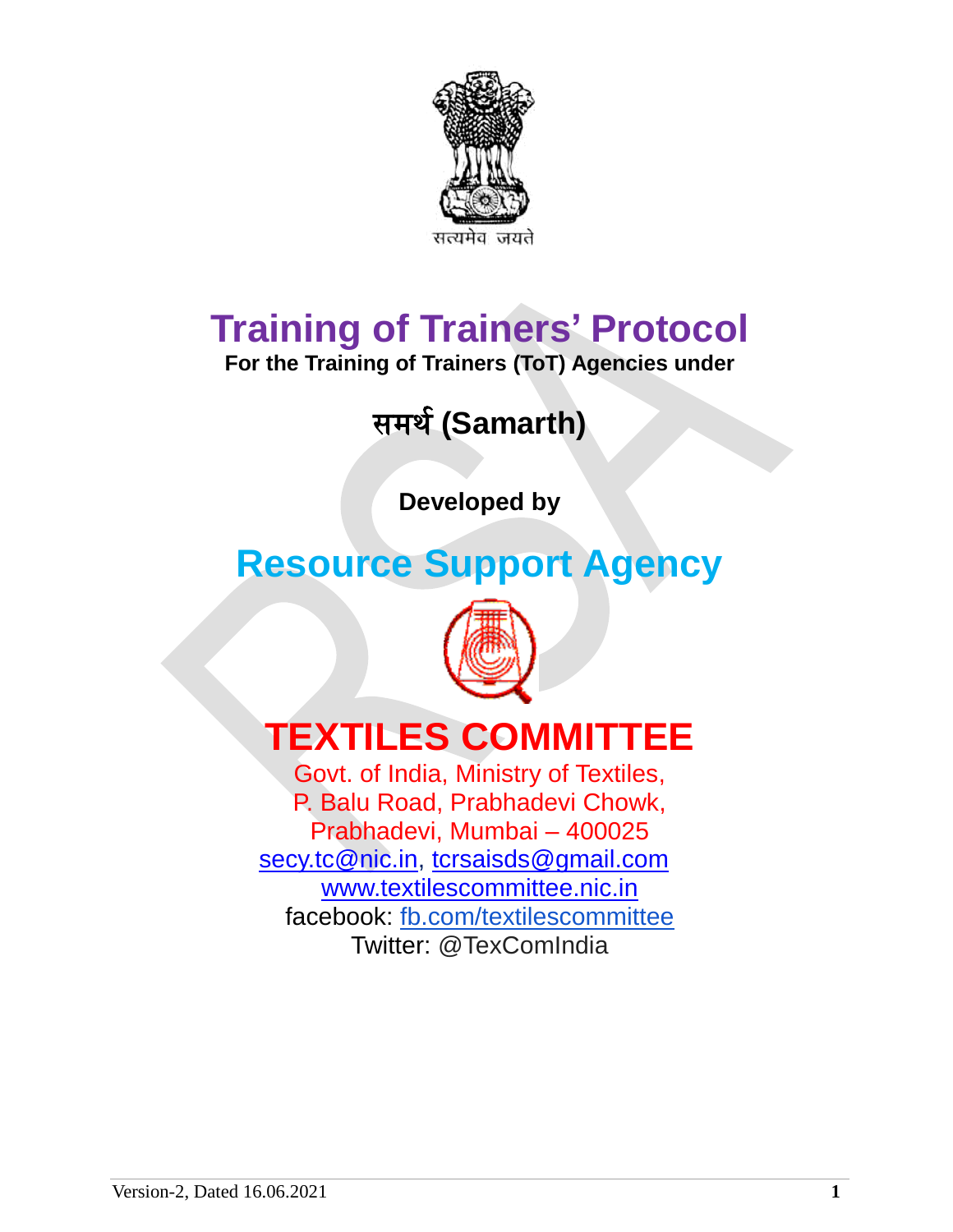## **TABLE OF CONTENT**

| Sr. No.        | <b>Description</b>                                              | Page No.       |
|----------------|-----------------------------------------------------------------|----------------|
|                | Definitions / Abbreviations                                     | 3              |
| 1              | Background                                                      | 5              |
| $\overline{2}$ | Objectives of the Scheme                                        | 6              |
| 3              | <b>Resource Support Agency (RSA)</b>                            | 6              |
| 4              | Training of Trainers (ToT)                                      | $\overline{7}$ |
| 5              | Type of Trainers & Eligibility Criteria for ToT                 | 10             |
| 6              | Fee Structure of ToT                                            | 11             |
| $\overline{7}$ | Training of Trainer (ToT) for CET                               | 13             |
| 8              | Training of Trainer (ToT) for CNT                               | 14             |
| 9              | Assessment & Certification of CET & CNT                         | 16             |
| 10             | Trainer Certification Code No (UID)                             | 17             |
| 11             | Training of Trainer (ToT) Agency                                | 18             |
| 12             | <b>Accreditation of Master Trainers</b>                         | 19             |
| 13             | Awarding of Accreditation to Master Trainer                     | 21             |
| 14             | Association of Master Trainer with ToT Agency                   | 21             |
| 15             | Procedure for Change of ToT Agency by Accredited Master Trainer | 21             |
| 16             | Master Trainers' Midterm Training by ToT Agency                 | 22             |
| 17             | Addition of Scope of Master Trainer                             | 22             |
| 18             | Videography of the Training Program                             | 23             |
| 19             | <b>Surprise Visits</b>                                          | 23             |
| 20             | <b>Allocation of Batches</b>                                    | 24             |
| 21             | <b>General Instructions</b>                                     | 25             |
| 22             | Power to Modify                                                 | 27             |
| 23             | Annexure-1 (Form-12) Know Your Master Trainer (KYMT)            | 28             |
| 24             | Annexure-2 (Form-13) Know Your Trainer (KYT)                    | 29             |
| 25             | Annexure-3 - Experience Cum Declaration Certificates Format     | 30             |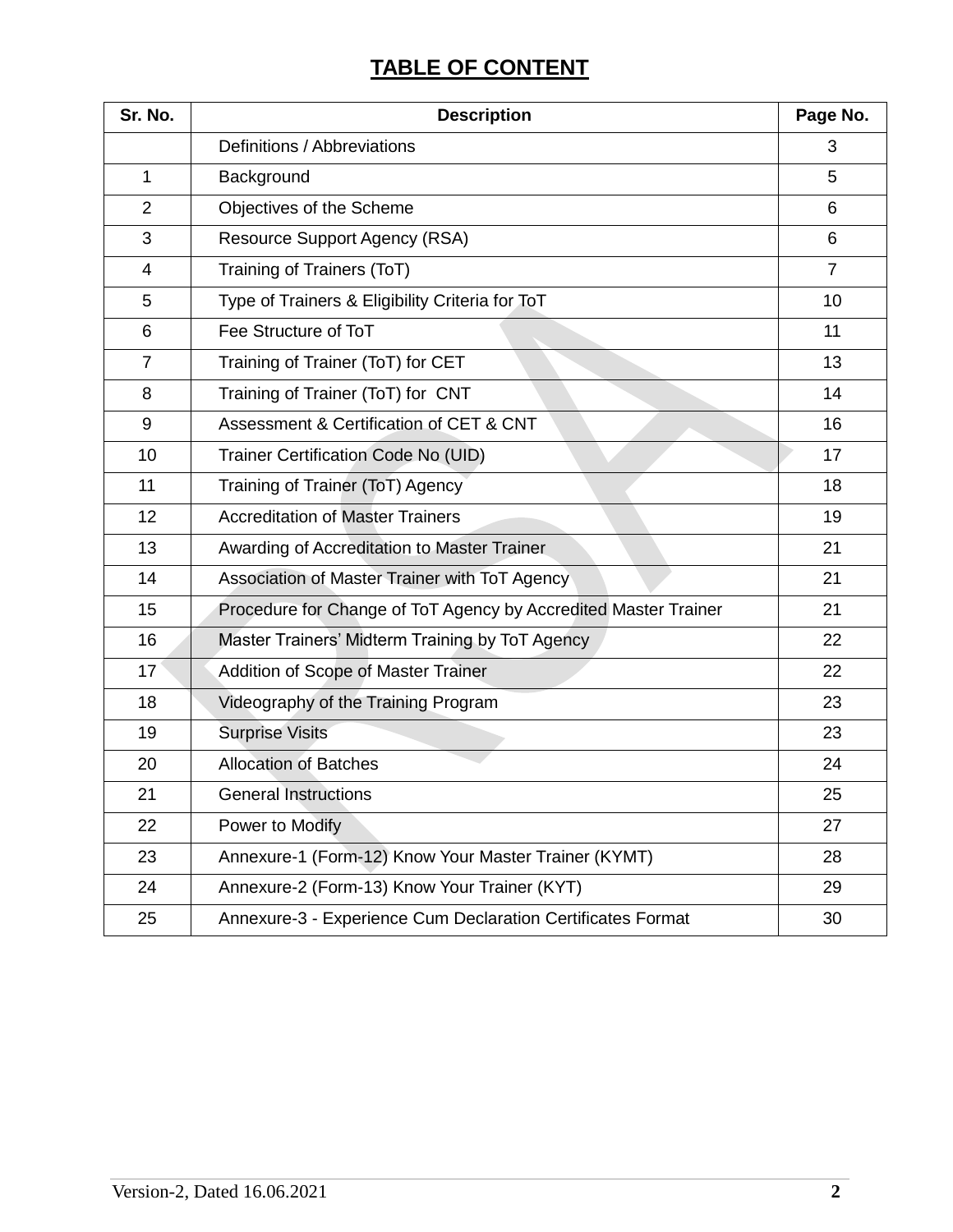## **DEFINITIONS / ABBREVIATIONS:**

- *a)* **Resource Support Agency (RSA):** The Textiles Committee (TC) is designated as RSA for implementation of the Samarth Scheme.
- *b)* **Training of Trainer Agency (ToT):** An agency duly authorized and empanelled by the RSA to conduct Training of Trainers (ToT).
- *c)* **Implementing Partner (IP):** Any interested organization duly authorized by Ministry of Textiles to conduct training of trainees under Samarth Scheme.
- *d)* **Provisional Empanelment:** Preliminary stage of empanelment after which the agency is required to ensure the accreditation of minimum 5 Master Trainers for Apparel sector or 1 Master Trainer for Handloom/Handicraft/Jute/Knitting/ Processing/Silk/Wool/Other fibers from RSA to be eligible for final Empanelled as Training of Trainers (ToT) Agency of the RSA under Samarth.
- *e)* **Trainee:** Any citizen of India possessing an Aadhaar Card (unless exempted under Aadhaar Act, 2016) with age over 14 years or as prescribed under relevant labour law.
- *f)* **Candidate New Trainer (CNT):** A Candidate New Trainer is one who meets the prescribed education qualification & industry experience and would be required to undergo **5 days** ToT programme (offline).
- *g)* **Candidate Existing Trainer (CET):** A Candidate Existing Trainer is one who is trained and approved by any of the textile related SSC's (valid ToT certificate with minimum 6 months validity remaining) and meets the prescribed education qualification, industry experience. Such applicants do not require to undergo through 4 days ToT program of 5 days but would need to undergo 1 day Assessment.
- *h)* **Trainer (T):** A Trainer is one who has successfully passed the assessment of ToT programme and got certified with RSA under SAMARTH Scheme.
- *i)* **Assessment (In case of ToT):** It is a process to evaluate the competency of a trainer by way of written test/online test and/or viva.
- *j)* **Master Trainer (MT):** Person duly accredited/certified by RSA under Samarth to conduct such Training of Trainers as required by the RSA through its empanelled Training of Trainer (ToT) Agencies.
- *k)* **ToT Protocol:** A document which provides detailed guidelines to conduct Training of Trainer duly developed by the RSA under Samarth as amended from time to time by the RSA for the purpose of Training of trainers under 'Samarth'.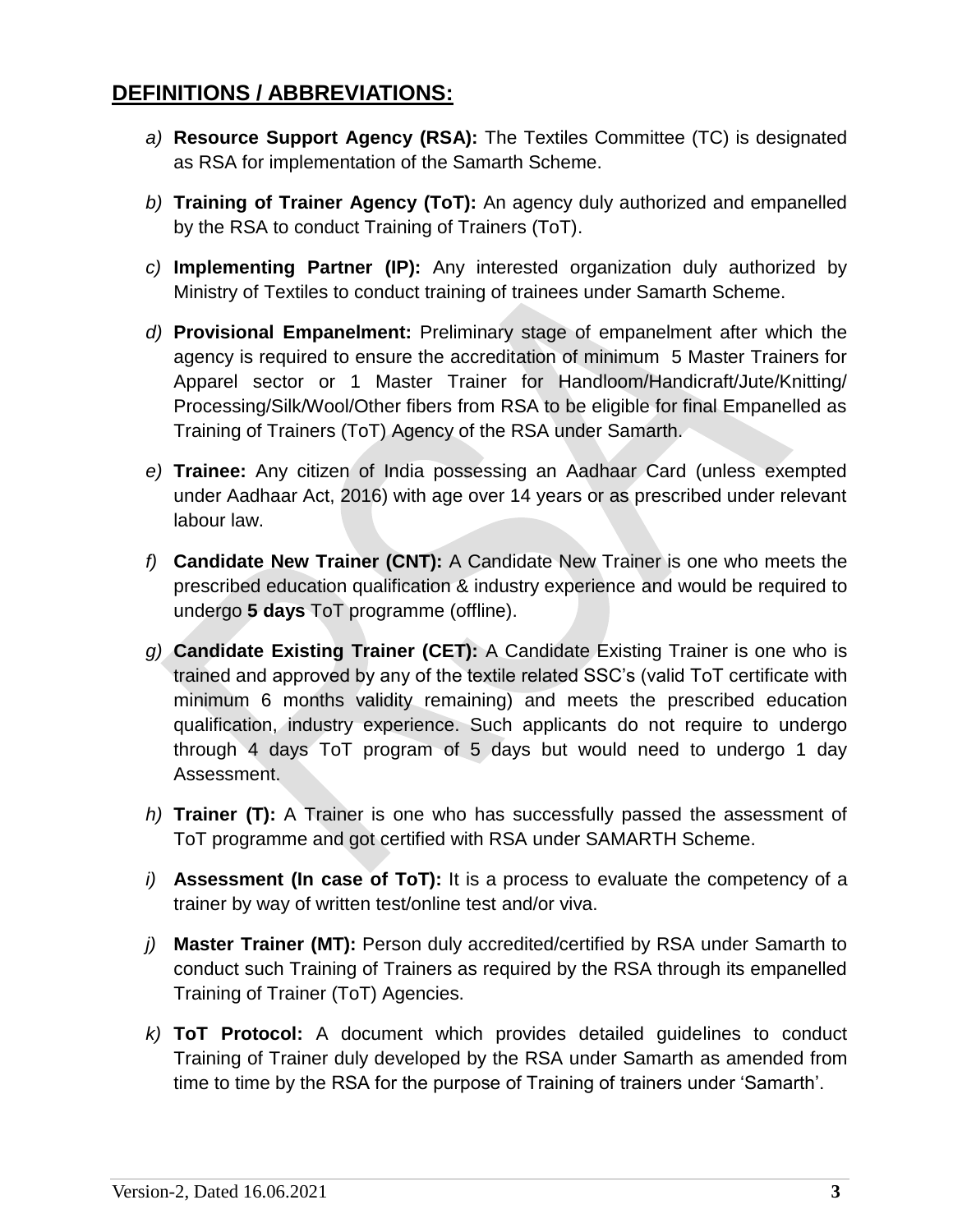- *l)* **UID:** It the Unique Identification Number allotted by RSA to each successful trainer.
- *m)* **KYMT:** Know Your Master Trainer
- *n)* **KYT:** Know Your Trainer
- *o)* **TC:** Textiles Committee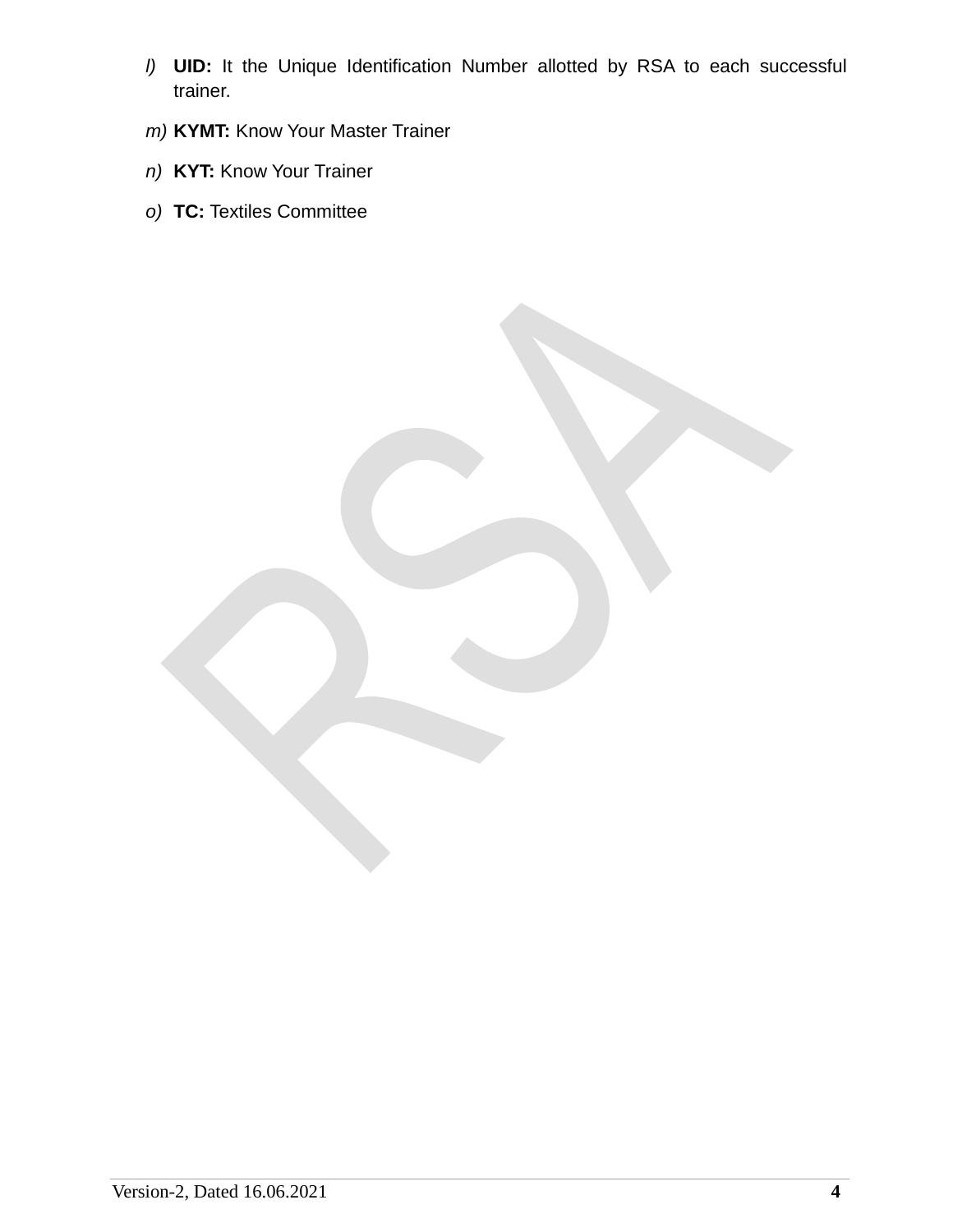### **1. BACKGROUND**

The Ministry of Textiles (MoT) has introduced a new scheme titled "Scheme for Capacity Building in Textile Sector" (SCBTS) which shall be known as "समर्थ"(Samarth). The Samarth is launched with a view to transform the unskilled manpower to skilled workforce in various sub-sectors like Garment, Knitting, Processing, Manmade & Synthetic fibres and other unorganised textile sector/sub-sector and trade including traditional sectors like Jute, Silk, Handloom, Handicraft & Carpet by running the certified Skill Development Programme in these sub-sectors across the country. The proposed scheme is with target outlay of Rs. 1300 cr. with a physical target to train 10 lakh personnel (9 lakh personnel in organised & 1 lakh personnel in traditional sectors) over the period of 3 years (2017-2020).

One of the critical quality control factors is the supply of quality trainers and assessors. A structured and detailed Training program for Trainers and Assessors becomes essential to address the requirement of adequately trained trainers and assessors in the skill eco-system. The MoT has designated the Textiles Committee (TC) as the Recourse Support Agency (RSA) for implementing SAMARTH. The RSA, endeavours to structure Training program for Trainers and Assessors across textile sector through this Protocol. The Protocol on Training of Trainers has been developed on a consultative approach with the aim to provide a robust model for creating quality trainers required under Samarth.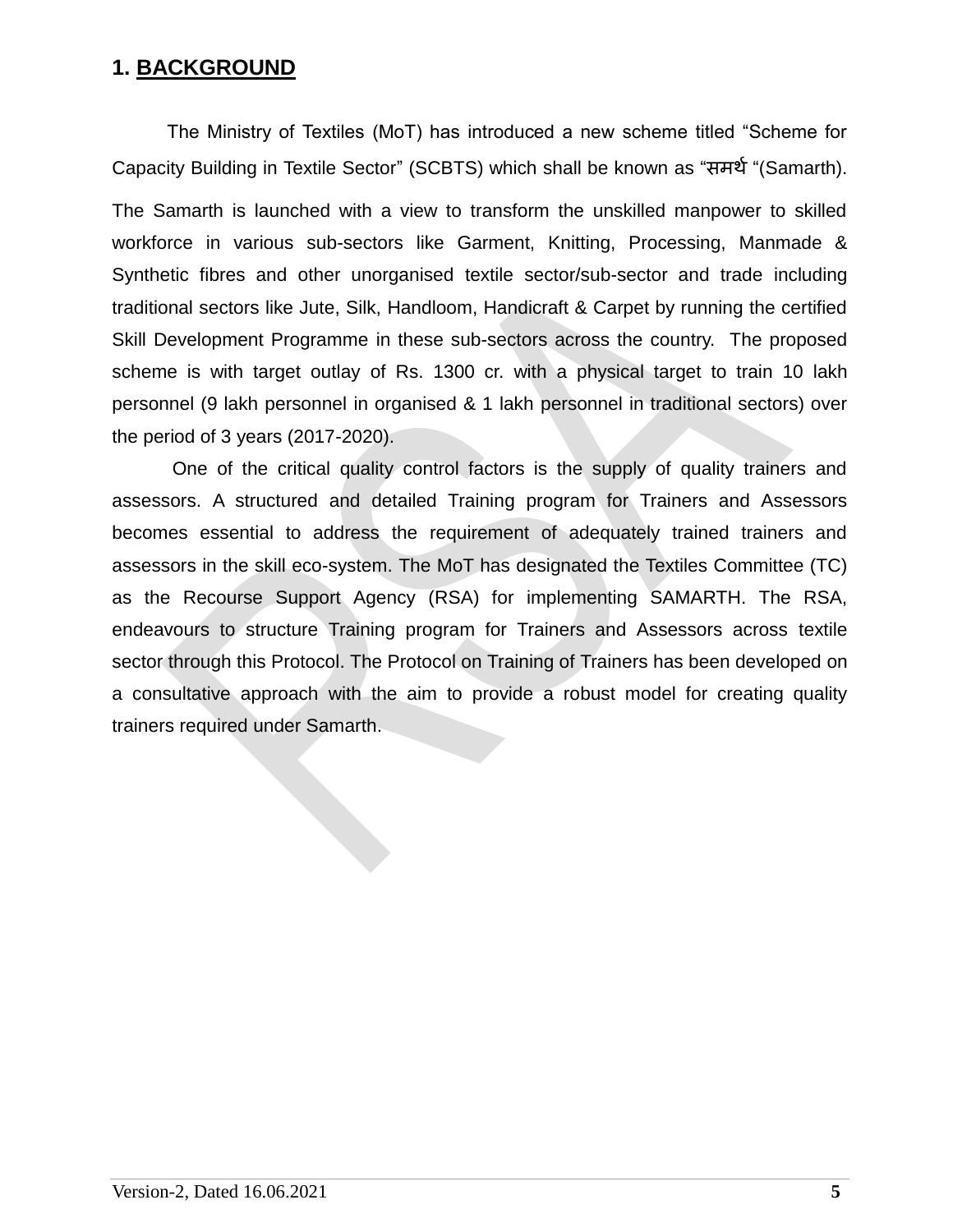## **2. OBJECTIVES OF THE SCHEME**

Keeping in view, the demand for skilled workforce, the Ministry of Textiles, Government of India is implementing 'Samarth' with the following objectives.

- i. To provide demand driven, placement oriented National Skills Qualification Framework (NSQF) compliant skilling programmes to incentivize and supplement the efforts of the industry in creating jobs in the organized textile and related sectors; covering the entire value chain of textiles, excluding Spinning & Weaving.
- ii. To promote skilling and skill up-gradation in the traditional sectors of handlooms, handicrafts, sericulture and jute.
- iii. To enable provision of sustainable livelihood either by wage or self employment to all sections of the society across the country.

## **3. RESOURCE SUPPORT AGENCY (RSA)**

Textiles Committee, a Statutory body under the Ministry of Textiles, Government of India was set up by an Act of Parliament viz., 'Textiles Committee Act', 1963. The main objectives of the Committee activities are oriented towards overall quality improvement of textiles in India. The Government of India, Ministry of Textiles has designated the Textiles Committee as **Resource Support Agency (RSA)** for the new scheme 'SAMARTH' of the Ministry of Textiles, Government of India for providing resources in various sub-sectors like Garmenting, Knitting, Processing, Handloom, Jute, Silk, Technical Textiles, Wool, Others (Other fiber) and Handicrafts & Carpet, etc.

The Textiles Committee, as RSA, will be performing the following functions under the ''Samarth":

- i. To identify and finalize the skill development needs in consultation with Sector Skill Councils (SSCs) and industry.
- ii. To standardize the course content and to develop the content.
- iii. To specify the training centre's infrastructure with reference to the NSQF courses.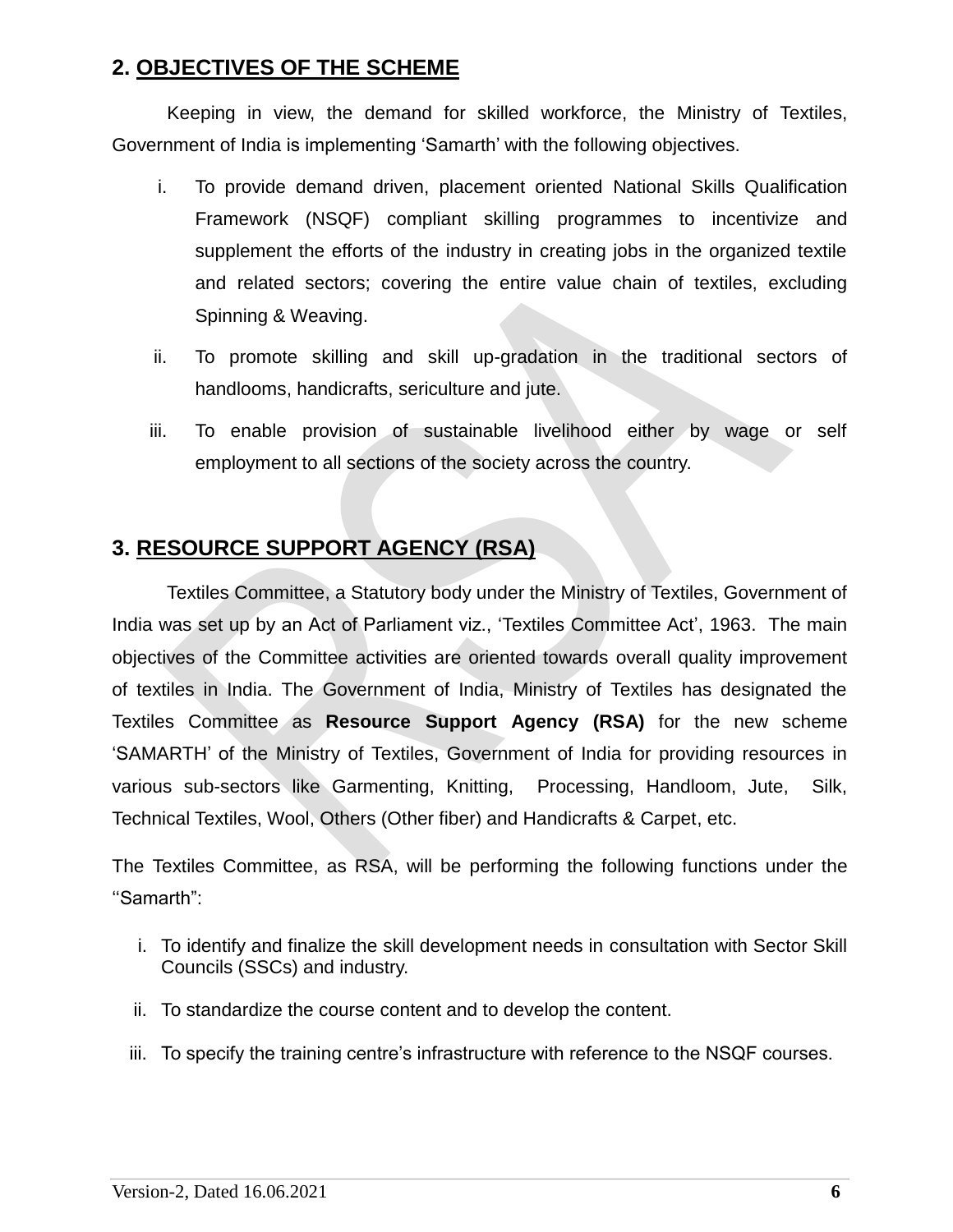- iv. To standardize the admission, assessment, certification and accreditation processes in consultation with the SSCs and industry to ensure consistency and acceptability by various stake holders.
- v. To empanel Assessment Agencies and to monitor their performance.
- vi. To conduct Training of Trainers (ToTs) and Training of Assessors (ToAs) in coordination with respective SSCs.
- vii. To conduct the skill gap studies from time to time and build up skill data base for the industry.
- viii. To study the global scenario and best practices in skilling in Textile Sector.

## **4. TRAINING OF TRAINERS (ToT)**

To provide efficient and effective skill development training to trainees, RSA intends to create a large pool of trainers under the Samarth Scheme. The trainer trained by notified ToT centres and certified by RSA are expected to take up training in various textiles courses/job roles like Garmenting, Knitting, Processing, Handloom, Jute, Silk, Technical Textiles, Wool, Others (Other fiber) and Handicrafts & Carpet. The trainers responsible to train the trainees must be knowledgeable and be equipped with skills to deliver training. The efficiency of the trainers would reflect the proficiency of the training they provide to the candidates in the specific job role.

Training of Trainers (ToT) is a program for the development of training delivery skills of those who wish to become trainers in the course of their preference. Supply of quality trainers is one of the most critical elements to ensure efficiency of any Skill Development Programme. A structured and detailed ToT Program for Trainers is essential to address the requirement of adequately trained trainers in the skill eco-system. Therefore, this Protocol has been developed to provide a robust road map for creative quality trainers after due consultation with stakeholders.

Training of Trainers (ToT) program is envisaged to focus towards:

- Orientation and alignment of trainers as per the requirement of Samarth on the respective job roles and sub-sectors.
- Development of teaching pedagogy and best practices to trainers engaged in imparting skill training to trainees in various job roles approved by the RSA.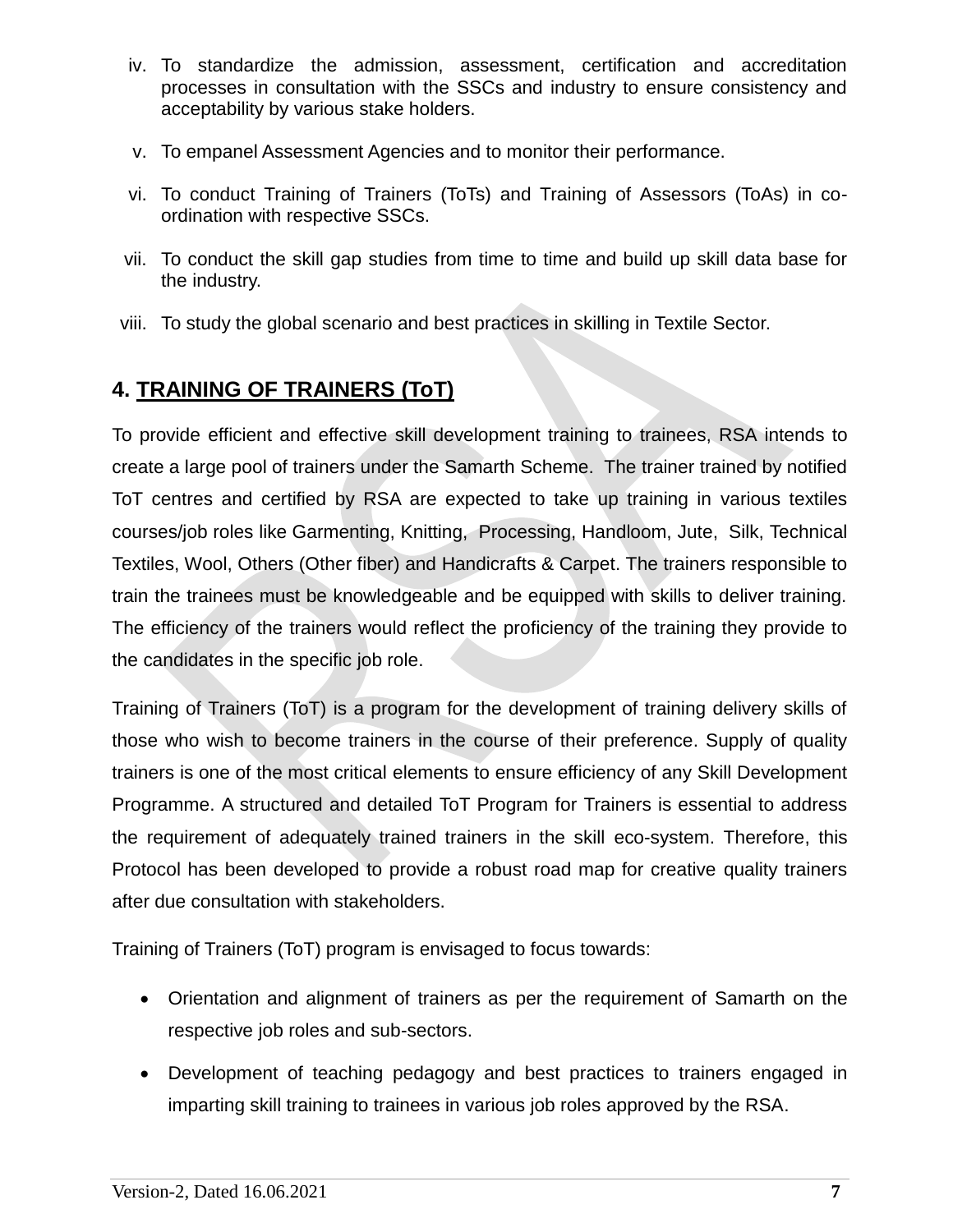#### **4.1. Sub-Sectors / Scope:**

For the purpose of ToT program, following sub groups have been made based on broad classification of sub-sectors as mention in table below.

| <b>S. No.</b> | <b>Group of Sub-Sectors</b> | <b>Broad Classification of Sub-Sectors</b> |
|---------------|-----------------------------|--------------------------------------------|
| 1             | Garmenting                  | <b>Garmenting courses</b>                  |
| 2             | Knitting                    | Knitting courses                           |
| 3             | Processing                  | Processing courses                         |
| 4             | Handloom                    | <b>Textiles &amp; Handloom courses</b>     |
| 5             | Handicrafts & Carpet        | Handicrafts & Carpet courses               |
| 6             | Jute                        | Jute courses                               |
| 7             | <b>Silk</b>                 | <b>Silk courses</b>                        |
| 8             | <b>Technical Textiles</b>   | <b>Technical Textiles courses</b>          |
| 9             | Wool                        | <b>Wool courses</b>                        |
| 10            | Others (Other Fiber)        | Other fibers, etc.                         |

| able |
|------|
|------|

**Note :** All training will be conducted course wise

The objective of the Protocol is to provide a robust, standardized and scalable model for training, assessing and certifying Trainers required under Samarth for imparting training of courses developed/adopted by RSA and aligned to NSQF.

RSA, in consultation with industry, has already developed/adopted and standardized several industry relevant courses under the Samarth Scheme. Detail of the segment wise courses developed/adopted and aligned with NSQF is available on [http://www.textilescommittee.nic.in.](http://www.textilescommittee.nic.in/) Depending upon employability and criticality of job role(s), more industry relevant job roles are being identified whose course curriculum would be developed / adopted and will be aligned with NSQF as per requirement. Only the courses which are aligned with NSQF and approved by the RSA will be available to the IP for training of trainees.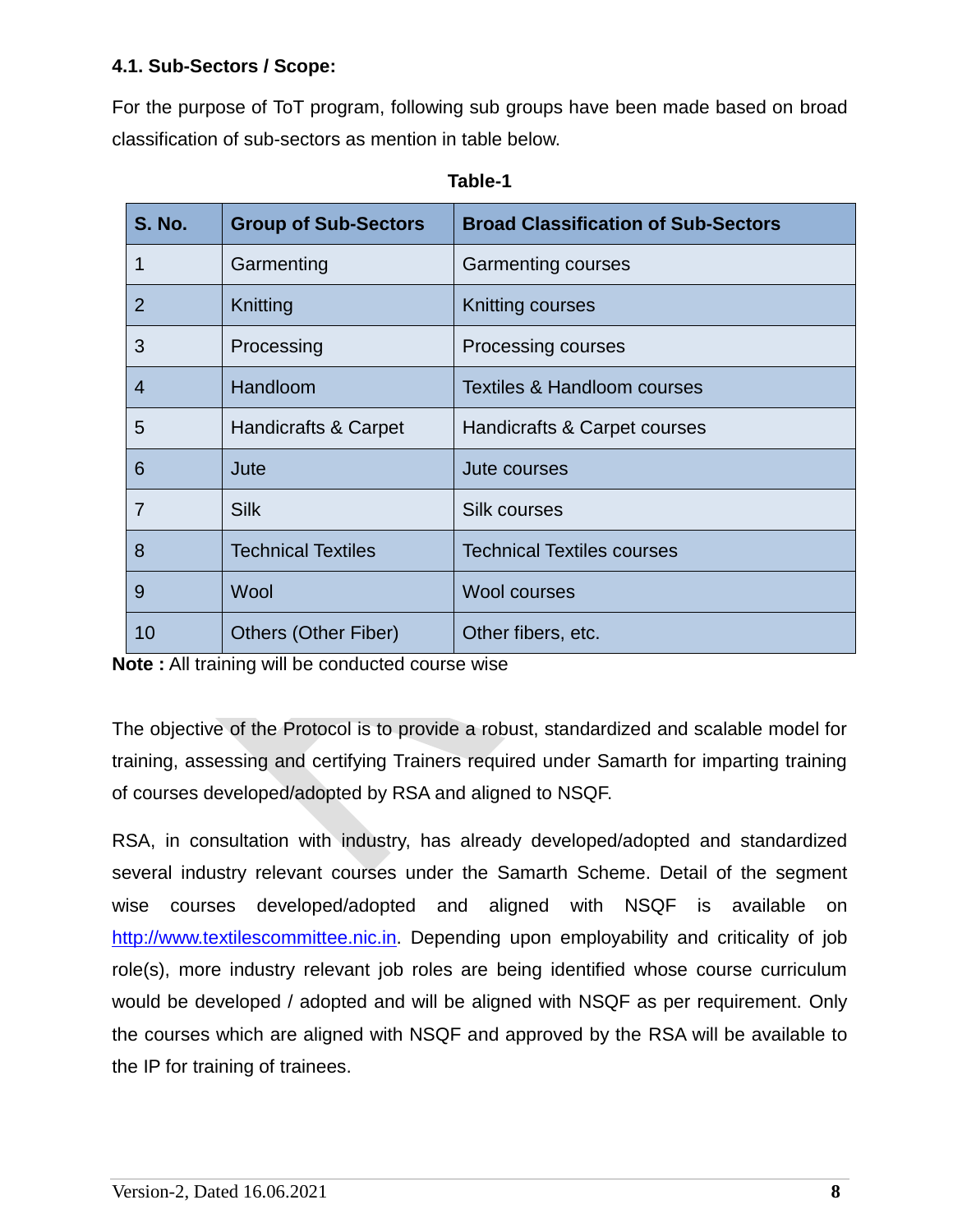In addition to the core course content developed by the RSA for various courses offered under Samarth, a common module of 30 hours on soft skills is also included in all such courses. The soft skills component will deal with issues like safety in production centre, cognitive or emotional empathy, cleanliness at work place, attitude to deliver a work, ethical communication, importance of health and hygiene in work place, time management, team work, language skill, personal habit, leadership traits, sexual harassment at workplace, labor laws and computer literacy etc. in order to meet the overall objective of the 'Samarth' scheme, RSA will develop/adopt some other courses as relevant to the scheme.

#### **4.2. Education Qualification & Experience Requirements:**

As per approval of Ministry of Textiles (MoT), RSA published the PUBLIC NOTICE No. SAMARTH/RSA-CAT/28/2019 (ToT Protocol), dated 20<sup>th</sup> February, 2020 on Textiles Committee website and also sent to all the IP's and in with the MoT's letter No. 11/02/2020-Samarth dated  $12<sup>th</sup>$  May, 2021, certain changes have been carried out in the relevant protocols with the approval of the Ministry of Textiles, Govt. of India. The modified educational qualification & experience criteria of the trainers for different levels of courses under Samarth are given below:

#### **For Level 1 and 2 courses**

- $\bullet$  10<sup>th</sup> pass with 8 years of experience
- 12th/ B.A./B.Com/B.Ed. etc pass with 7 years of experience
- ITI with 5 years of experience
- Diploma in engineering/Graduate in Science with 3 years of experience
- Graduate in engineering with 1 year of experience

#### **For Level 3 and 4 courses**

- ITI with 10 years of experience
- Diploma in engineering/Graduate in Science with 5 years of experience
- Graduate in engineering with 2 years of experience

#### **For Level 5 and above**

- Diploma in engineering/Graduate in Science with 7 years of experience
- Graduate in engineering with 3 years of experience

**Note:** All training will be conducted course wise.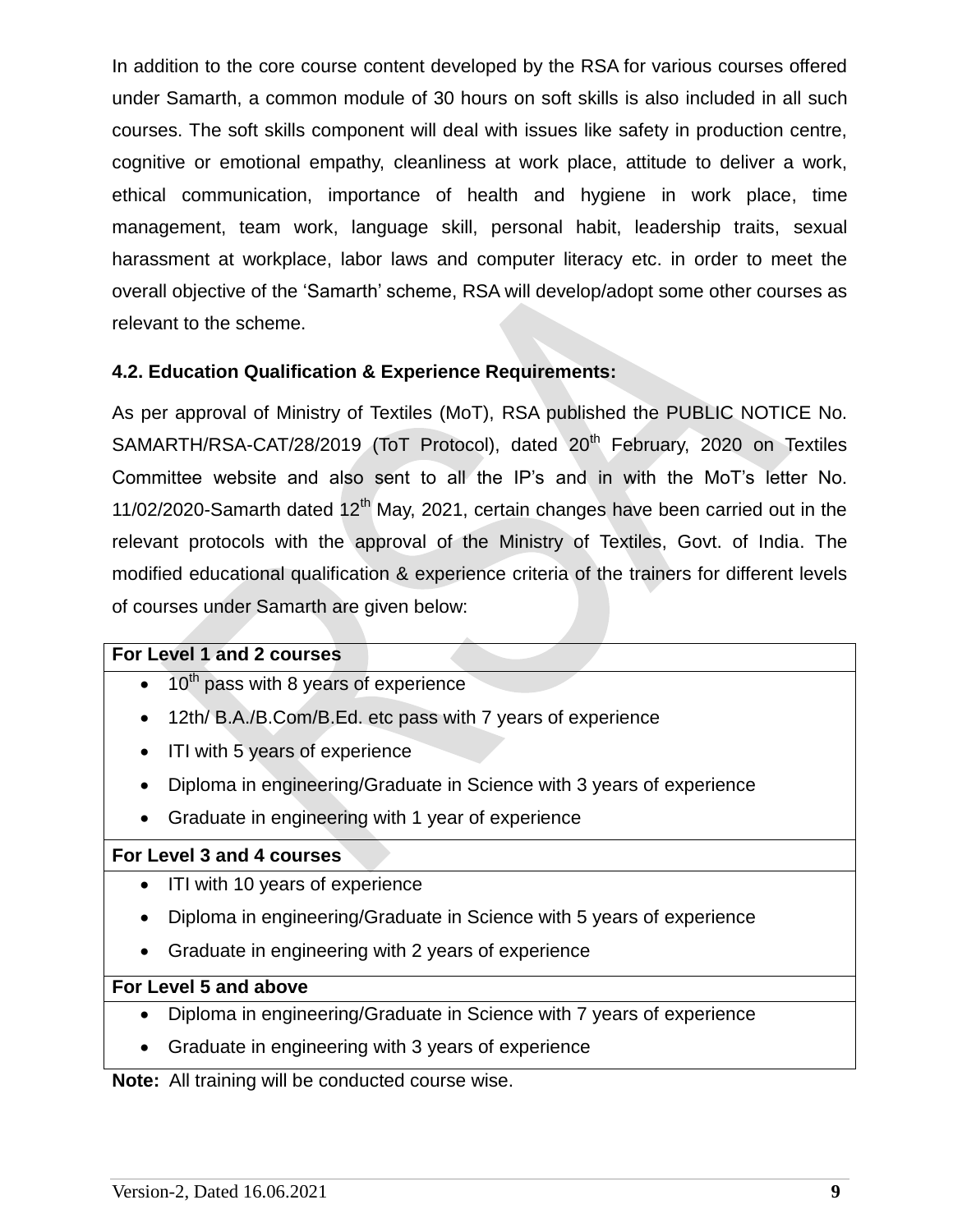## **5. TYPE OF TRAINERS & ELIGIBILITY CRITERIA FOR ToT**

The Trainers has been classified into two categories based on defined experience:

- i. Candidate Existing Trainer (CET)
- ii. Candidate New Trainer (CNT)

#### **5.1. Candidate Existing Trainer (CET):**

A Candidate Existing Trainer is one who is trained and approved by any of the textile related SSC's (valid ToT certificate with minimum 6 months validity remaining) and meets the prescribed education qualification, industry experience (as per para 4.2 above). Such applicants do not require to undergo through 4 days ToT program of 5 days but would need to undergo 1 day Assessment. The CET who fulfil above requirements is exempted from 4 day Training of 5 days ToT but shall required to undergo 1 day Assessment (both Domain skills as well as Platform skills) and have to passed the Assessment successfully to become RSA Certified Trainer under Samarth Scheme.

#### **5.2. Candidate New Trainer (CNT):**

A Candidate New Trainer is one who meets the prescribed education qualification & industry experience (as per para 4.2 above), would be required to undergo **5 days** ToT programme. The CNT who fulfil above requirements would have to undergo **5 days** ToT programme conducted at any pre-defined ToT centre wherein the applicant would be trained and assessed on domain skills and training delivery skills (Platform skills).

**Note:** Both CET and CNT shall have to pass the assessment (Domain skills and Platform skills) to become RSA approved Certified Trainer under Samarth. The nomination of the candidature will be cancelled at any stage if the information given is found incorrect or observed any deviation from set criteria. Such nomination may be resubmitted with relevant fee and proper documents meeting the criteria. IPs shall diligently check the authenticity of documents and also confirm that the candidates are meeting the required criteria. In case of any lack of documents/not fulfilling eligibility criteria, etc. then he/she will not be eligible to undergo ToT module hence their application will be rejected without any intimation and have to apply again afresh. Also the replacement of nominated applications will not be allowed and no fees will be returned.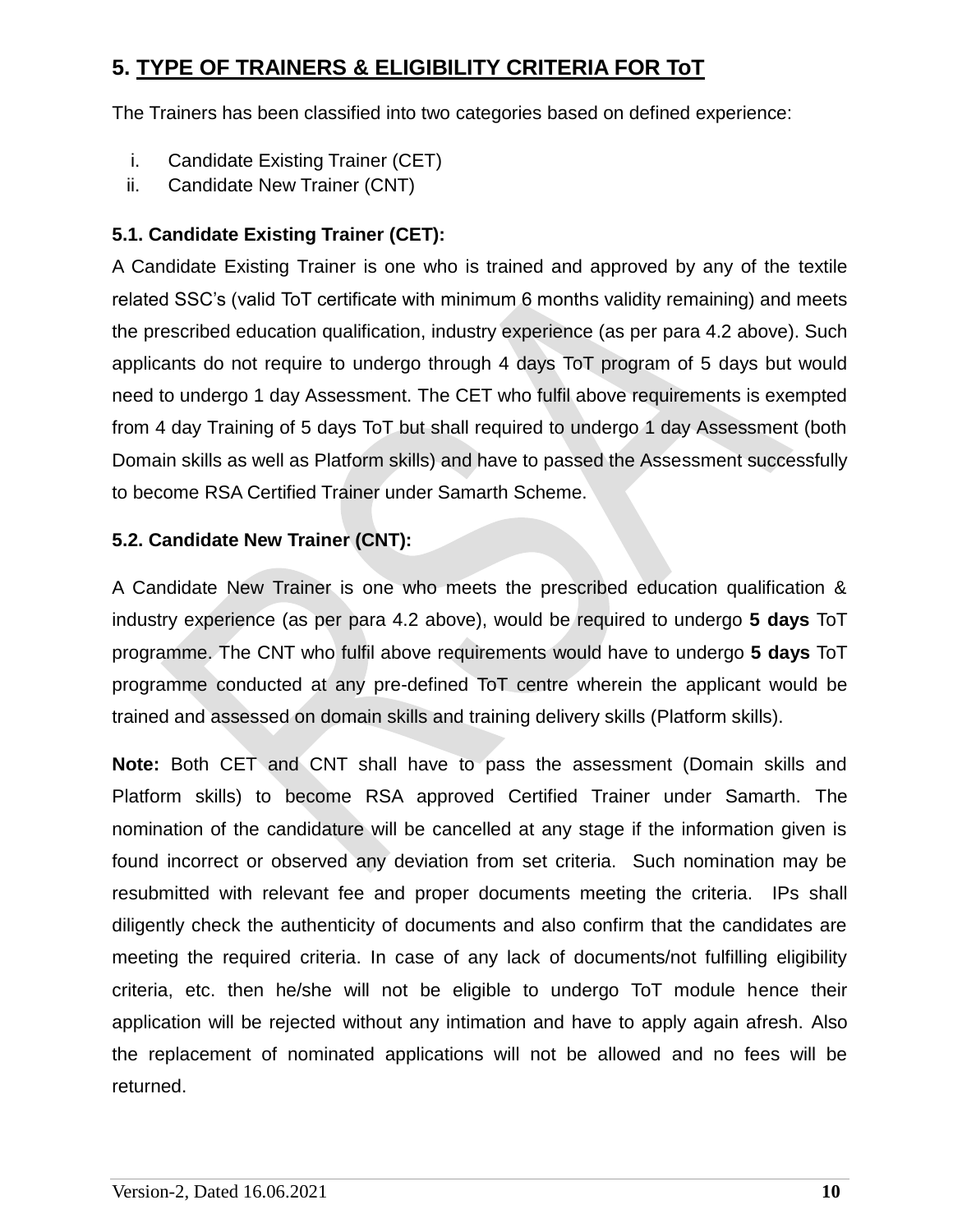**5.3. Scope of Candidate Trainers:** The prequalification requirement for CET/CNT is already explained above. The aspiring candidates can opt for training in any one course of sub-sector Garmenting, Knitting, Processing, Handloom, Jute, Silk, Wool, Technical Textiles and other fibers at a time under the Samarth scheme depending upon the educational qualification and experience mentioned in Para-4.2 above. Accordingly the candidate trainer through IP needs to indicate the course for which he/she intends to be trained as Trainer in the Know Your Trainer (KYT) Form (Annexure-2) i.e. course wise ToT will be conducted.

### **6. FEE STRUCTURE OF ToT**

**6.1. Fee Structure for CET:** Since an eligible CET accreditated by any of the Textile related SSCs have to undergo only 1 day Assessment (CEP) at RSA, the concerned IP nominating the CET need to pay a non-refundable Accreditation fee of Rs. 2,000/- + GST<sup>1</sup> per CET directly to the Textiles Committee along with the application(s) (KYT) for the 1 day Assessment. However, if any CET fails in assessment, the concerned IP will need to pay a non-refundable Re-assessment fee of Rs. 2,000/- + GST per CET towards conducting Re-assessment & Certification to Textiles Committee. If he/she fails again in Re-assessment then the concerned IP will have to nominate him/her again **afresh** as a Candidate New Trainer (CNT) along with a non-refundable CNT Accreditation fee of Rs. 5,000/- + GST levied on the IP (i.e. IP's share of 50%) to the Textiles Committee for ToT program of 5 days.

**6.2. Fee Structure for CNT:** The total fees for conducting a 5 days ToT programme comprising of 1 day on domain skill, 3 days on platform skill and 1 day Assessment is Rs. 10,000/- + GST. Out of this fee, as approved by the Ministry of Textiles (MoT), 50% i.e. Rs. 5,000/- + GST is to borne by the nominating IPs and the rest of the fees will be borne by RSA from grant approved by the MoT. Accordingly, the IP nominating a trainer need to pay a non- refundable accreditation fee of only Rs. 5,000/ + GST per fresh CNT directly to the Textiles Committee along with the application(s) (KYT) and relevant supporting documents. The Textiles Committee (RSA), in turn, will remit Rs. 7,000/- + GST per CNT to the empanelled ToT Agency after ascertaining that the proper domain and platform skill training is given via its assessments against invoice raised. Thus, the ToT agency

 $\overline{a}$ 

 $^{1}$  GST: at present 18% GST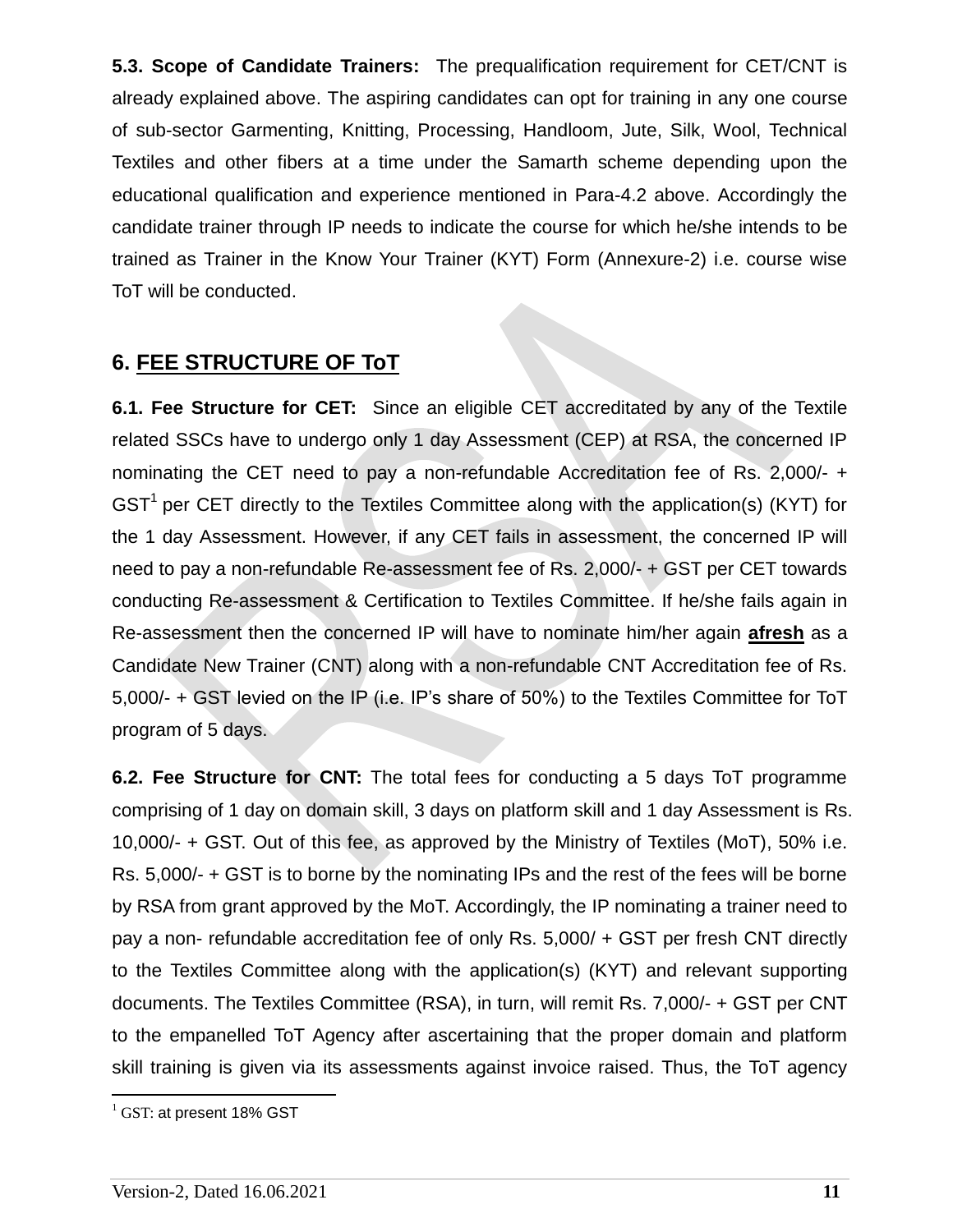will get Rs. 7,000/- + GST per training of a CNT.

However, if any CNT fails in Assessment, the concerned nominating IP will have to pay non- refundable Re-Assessment fee of Rs. 2,000/- + GST per CNT towards conducting Re-Assessment & Certification to the Textiles Committee. If he/she again fails in Re-Assessments, then concerned IP will have to nominate him/her again **afresh** along with non-refundable Re-ToT fee of Rs. 10,000/- + GST payable to the Textiles Committee for Re-ToT program (No subsidy from MoT will be applicable in such cases).

The fee structure comprising of training and duration for CNT is given in table below:

| Stages of Training<br><b>ToT</b>                           | of Trainer<br><b>Module</b>                                                      | <b>Duration</b> | Fees in Rs.                                                                                                                                                                                                                                                                                                                                                         |
|------------------------------------------------------------|----------------------------------------------------------------------------------|-----------------|---------------------------------------------------------------------------------------------------------------------------------------------------------------------------------------------------------------------------------------------------------------------------------------------------------------------------------------------------------------------|
| <b>Candidate</b><br><b>New</b><br><b>Trainers</b><br>(CNT) | a) Domain skills (1 day)<br>b) Platform Skills (3 days)<br>c) Assessment (1 day) | 5 days          | As per MoT approval, ToT agency<br>will get Rs. 7000/- + taxes per<br>Candidate New Trainer as training<br>fees against invoice and RSA will<br>get @ Rs. 3000/- per Candidate<br>New Trainer towards handling of<br>applications, Assessment<br>- &<br>Certification<br>activities<br>under<br>SAMARTH from grant received<br>from the Ministry of Textiles (MoT). |

**Table-2**

The IP can either pay the fee through Demand Draft (DD) in favour of Textiles Committee payable at Mumbai or can do an **online money transfer (Preferable)**. The bank detail of the Textiles Committee for making the payments is given below:

| Table-3                    |                           |  |  |
|----------------------------|---------------------------|--|--|
| Name of the Account Holder | <b>TEXTILES COMMITTEE</b> |  |  |
| Account No                 | 10865756128               |  |  |
| <b>Bank Name</b>           | State Bank of India       |  |  |
| <b>Branch</b>              | Worli (North)             |  |  |
| <b>IFSC Code</b>           | SBIN0000290               |  |  |
| <b>Account Type</b>        | <b>CURRENT A/C</b>        |  |  |
| <b>BRANCH Code</b>         | 0290                      |  |  |
| <b>MICR Code of bank</b>   | 400002088                 |  |  |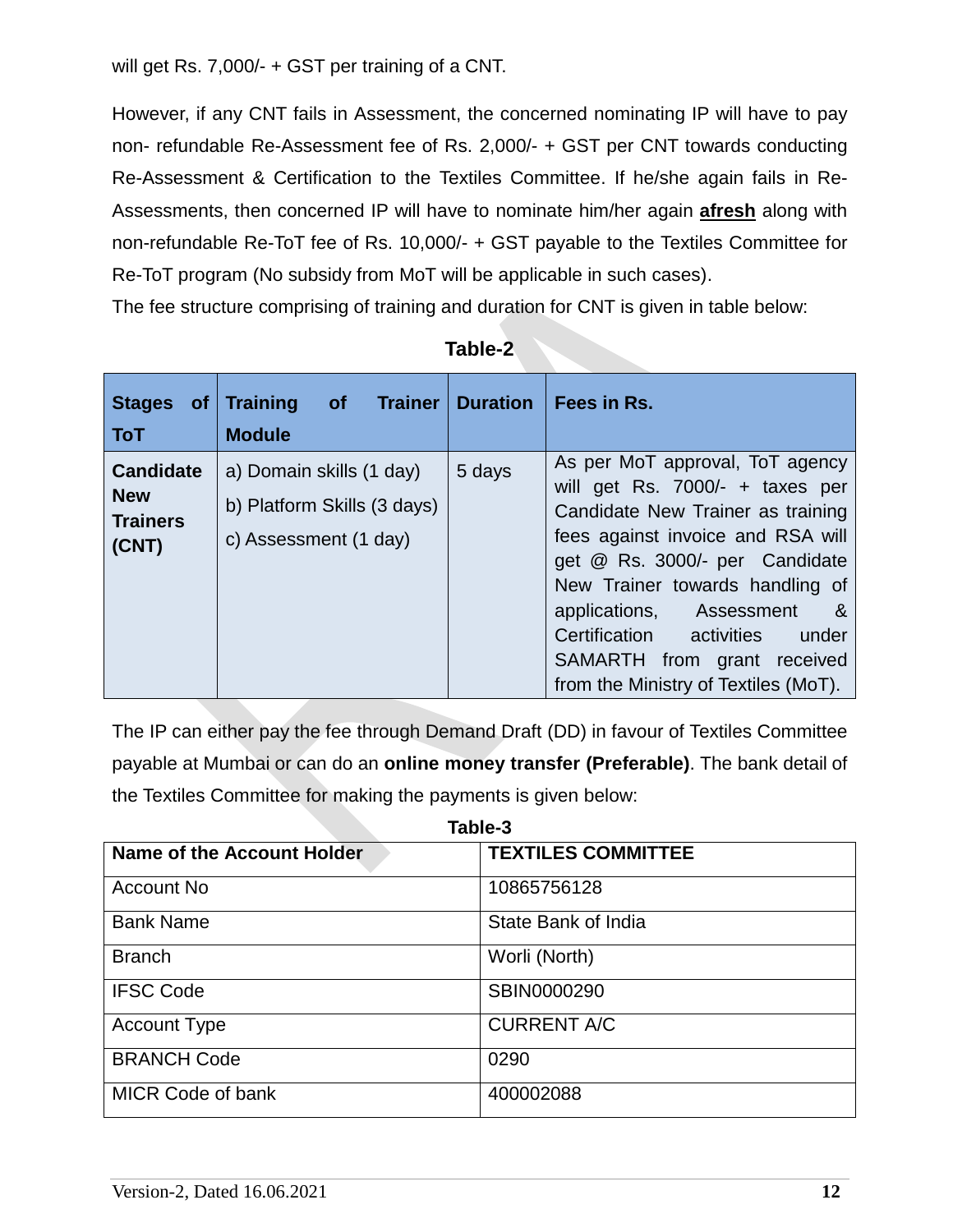**Note 1:** The payment receipt / Demand Draft (DD) along with covering letter (clearly indicating fees against each individual names, Aadhaar No. and previously allotted roll No. of proposed Candidate Existing Trainer, etc.) should be shared with The Textiles Committee (RSA) in hard copy as well as via email.

**Note 2:** IP's who have already paid relevant fees for their Trainer(s) to undertake the ToT / for Assessment should get training / Assessments of their Trainer(s) within 3 months otherwise fee paid by the IP's shall be forfeited. In such case, IP's will have to apply again afresh along with prescribed fees.

## **7. TRAINING OF TRAINER (ToT) FOR CET**

Training of Trainers (ToT) programme for a CET comprises of 1 day Assessment. Trainers shall be permitted to undergo the ToT programme/assessment only on establishing their eligibility as prescribed.

#### **7.1. Procedure to Apply:**

The eligibility criteria for CET is elaborated at Para 4 & 5 above. IPs shall apply along with prescribed fees for eligible CET to the RSA, Textiles Committee, P. Balu Road, Prabhadevi, Mumbai-400025 in soft copy (torsaisds@gmail.com) as well as in hard copy (self attested by CET) duly signed and stamped by IP on all documents as the prescribed Know Your Trainer (KYT) (Annexure-2) format along with all supporting documents (viz. SSC approved valid ToT certificate, education proofs, industry experience, Aadhaar Card, PAN Card and two passport size photos).

The IP while forwarding the KYT of the Candidate Existing Trainer should enclose proper documentary proofs in support of claim of experience & education qualifications.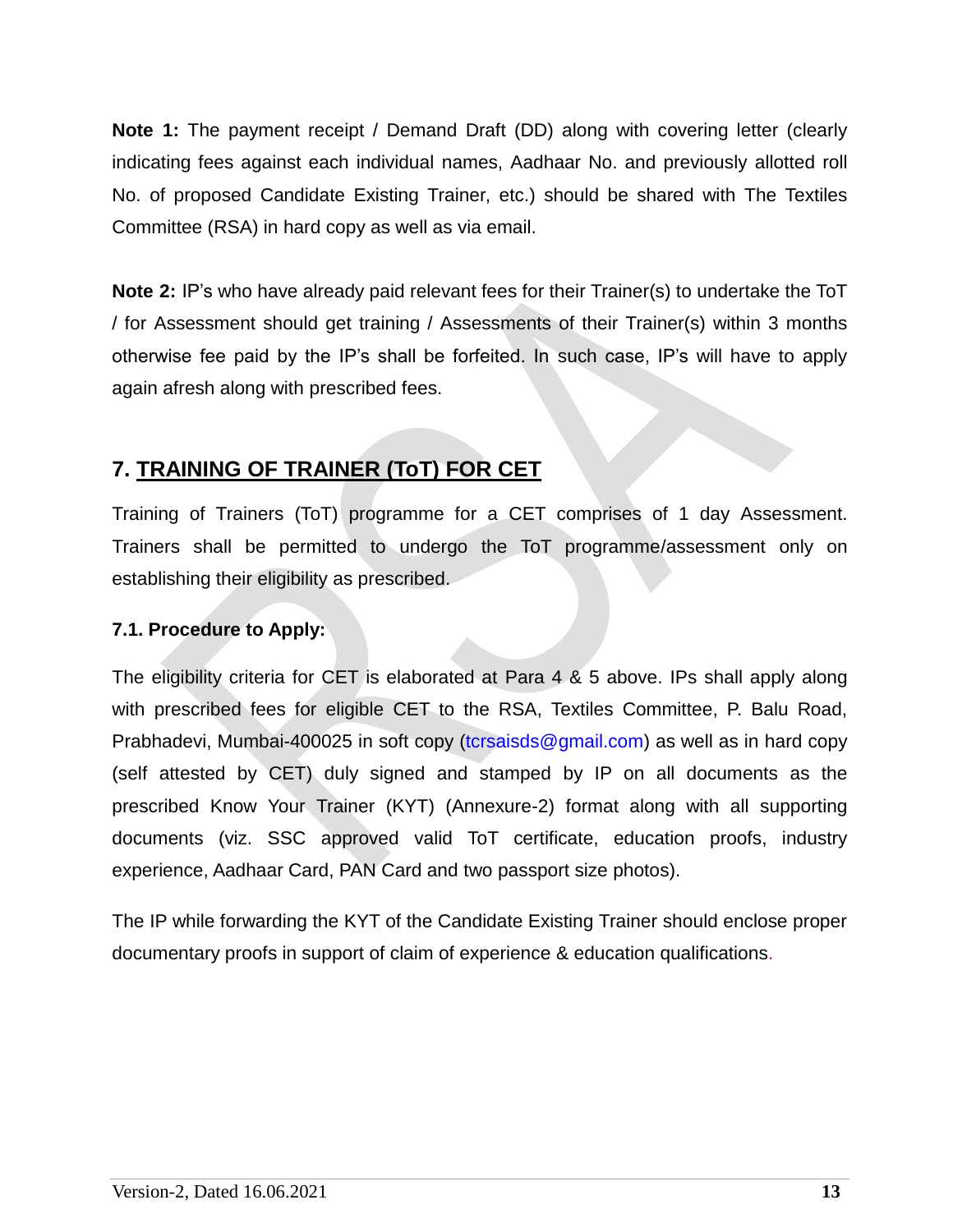#### **7.2. ToT Program Structure for Candidate Existing Trainer (CET):**

| <b>Structure of ToT Module - Existing Trainers</b>                                                               |                                       |           |       |  |  |
|------------------------------------------------------------------------------------------------------------------|---------------------------------------|-----------|-------|--|--|
| <b>Assessment &amp;</b><br><b>Duration</b><br><b>Stages of ToT</b><br><b>Orientation</b><br><b>Certification</b> |                                       |           |       |  |  |
| Domain Skills &<br><b>Platform Skills</b>                                                                        | <b>Only Assessment</b><br>(mandatory) | Mandatory | 1 day |  |  |

**Table-4**

ToT Program module for Candidate Existing Trainer is given in table below:

**Note:** Assessment of Domain Skills will be carried out through Written/Online Test. Assessment of Platform Skills will be carried out through Oral Presentation/Viva.

**7.3. Addition of Scope for CET:** The RSA **certified CETs** who meet the eligibility criteria and wish to add additional course/job roles to their scope of training may do so by submitting a fresh KYT form and other relevant documents like certificate from SSC (valid ToT certificate with 6 months validity remaining) in the proposed course/job roles, education certificates etc. to RSA along with the payment of additional non-refundable Scope enhancement fees of Rs. 2,000/- + GST to RSA for scope enhancement of certified CET, for which the certified CET trainer need to undergo a 1 day Assessment. ToT agency will not get any charges against this. IP's shall also enclose payment receipt/DD to the Textiles Committee while forwarding the KYT form.

## **8. TRAINING OF TRAINER (ToT) FOR CNT**

ToT for a CNT is an elaborate training program that covers orientation & assessment on both - Domain and Platform skills. The ToT module for a CNT entails the training of Domain skills and Platform skills and then the assessment on both within a period of 5 days. On passing the assessment, the trainer becomes a 'Certified Trainer'.

#### **8.1. Procedure to Apply:**

The eligibility criteria for fresh CNT is elaborated at Para 4 & 5 above. IPs shall apply (after checking the eligibility criteria with due diligence) for ToT program with details of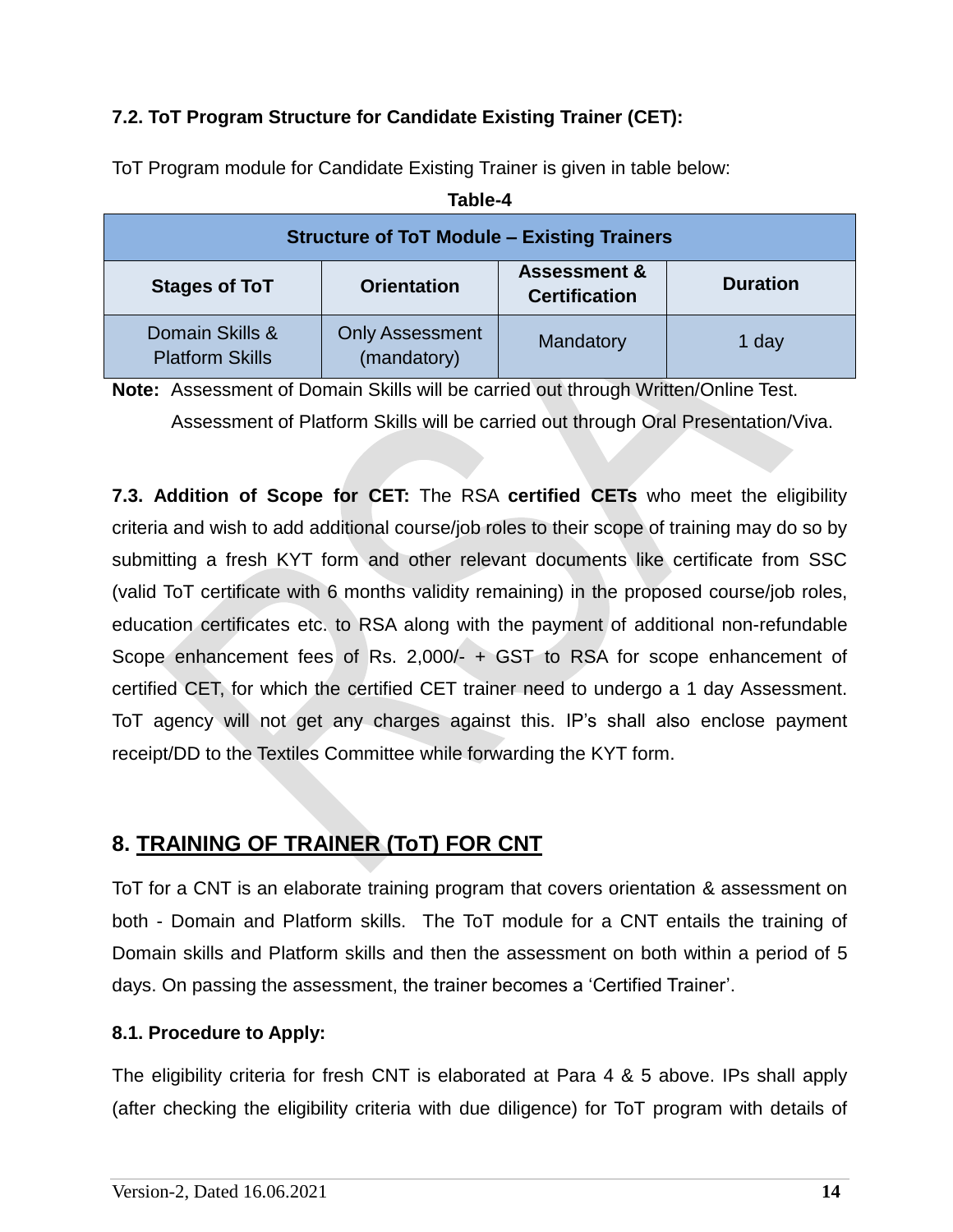eligible CNT to RSA, Textiles Committee, P. Balu Road, Prabhadevi, Mumbai-400025 in soft copy [\(tcrsaisds@gmail.com\)](mailto:tcrsaisds@gmail.com) as well as hard copy (self attested by CNT) duly signed and stamped by IP's on all documents as per prescribed Know Your Trainer (KYT) (Form-13) (Annexure-2) format along with all supporting documents (viz. Education proofs, Industry & Training Experience, Aadhaar Card, PAN Card and Two passport size photos) **along with non-refundable ToT accreditation fee of Rs. 5,000/- plus GST (at present 18 %) per Candidate New Trainer**.

**Note:** If application of CNT/CET is found to be incomplete / not eligible i.e. rejected, then fee will not be refunded/adjusted with new application. Then IP need to apply afresh along with prescribed fee which is non-refundable.

#### **8.2. ToT Program Structure for a CNT:**

ToT Program module for Candidate New Trainer is given in table below:

| <b>Stages of ToT</b>   | <b>Training/Orientation</b> | <b>Total Duration</b> |
|------------------------|-----------------------------|-----------------------|
| <b>Domain Skills</b>   | 1 day                       |                       |
| <b>Platform Skills</b> | 3 days                      | 5 days                |
| Assessment             | 1 day                       |                       |

**Table-5**

**8.3. Addition of Scope for CNT:** The RSA **certified CNTs** who wish to add additional course/job role to their scope of training may do so by submitting fresh KYT form along with previous roll number allotted and payment receipt and other relevant documents like qualification, etc. to the Textiles Committee. For this, IP need to pay non-refundable scope enhancement fee of Rs. 4000/- + 18% GST to Textiles Committee for scope enhancement of certified CNT, for which the certified CNT trainer needs to undergo a 1 day domain skill training and 1 day Assessment at the ToT center. The ToT agency will get Rs. 2,000/- + GST per certified CNT (for scope enhancement) for providing 1 day domain skill and arranging Assessment.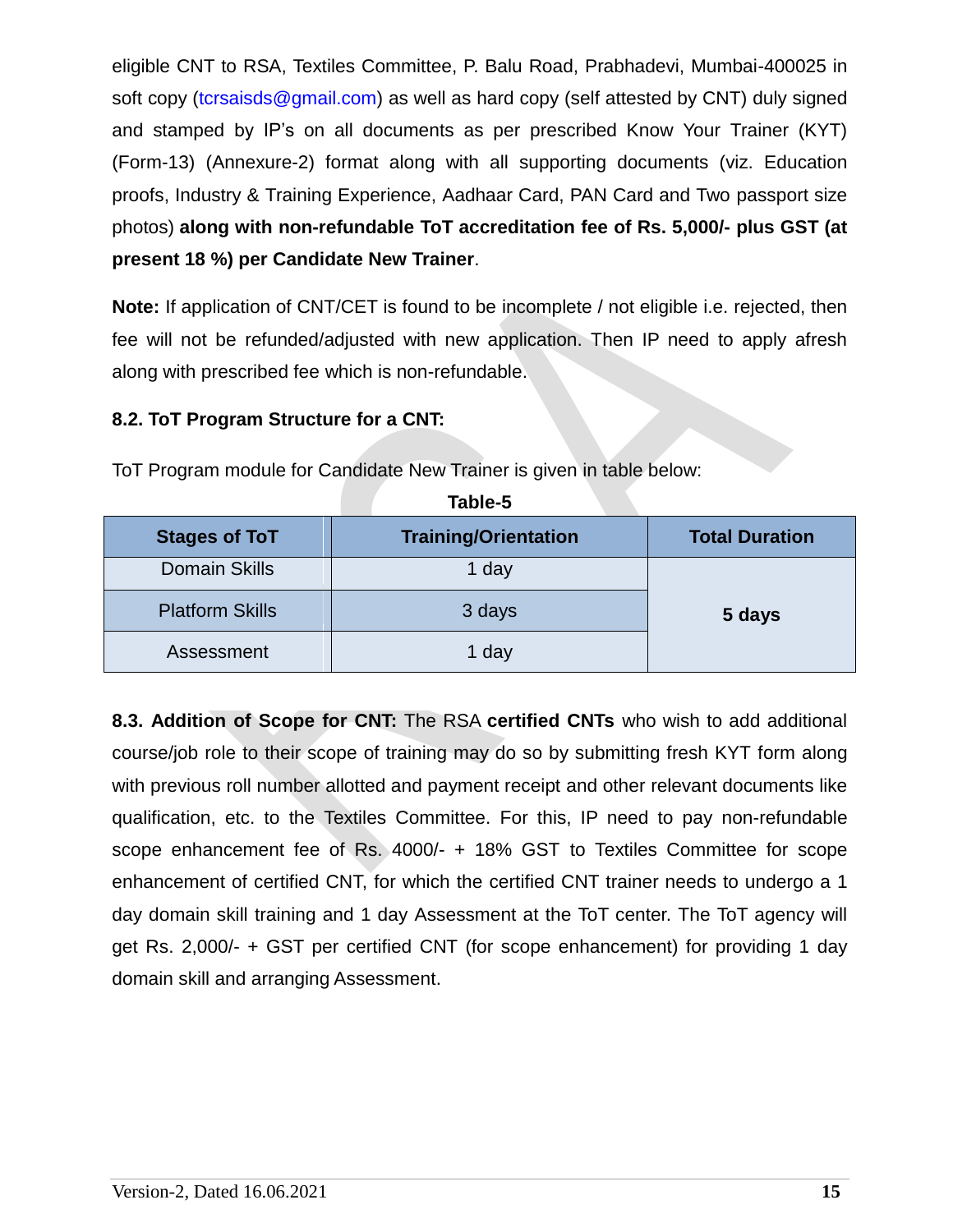## **9. ASSESSMENT & CERTIFICATION OF CET & CNT**

All the CET as well as CNT shall undergo an assessment to be conducted by the Textiles Committee at nominated ToT centres / Textiles Committee offices. The assessment will be to check the extent of learning in the area of platform as well as domain skills.

#### **9.1. Methodologies for Assessment:**

The following methodologies will be adopted for the assessment of both CET and CNT: (i) He/She shall have to appear for written/online test (Domain skill) for particular course/job roles.

(ii) He/She will be required to give viva (Platform skill). Thus, Assessment of both Candidate Trainer (Existing and New) shall comprise of.

- (a) Domain skill evaluation through written/online Test
- (b) Platform skill evaluation through viva

#### **9.1.1 Domain skill evaluation through written/online Test:**

 $\mathcal{L}^{\text{max}}$ 

This test is to assess the technical knowledge of the Trainers meant for Training to the trainees under the Samarth Scheme for the applied different course(s). The Trainer can get certification as Trainer in any one or more than one course(s) in which he/she has applied only on successfully clearing the Assessment.

The written/online tests shall contain a series of multiple choice questions to be answered in a stipulated time limit. Both Platform and Domain skill tests are designed to accurately evaluate an individual's skill set and technical knowledge specific to that particular job role(s) for which the candidate desires to be a Trainer. A Candidate Trainer needs to specify course (s) / job role(s) for which accreditation is sought.

#### **9.1.2 Platform skill evaluation through viva:**

Viva is one of the important stages used in the process of certified Trainer as it will help in assessing the personality, interest of field, confidence, communications skill, general attitude.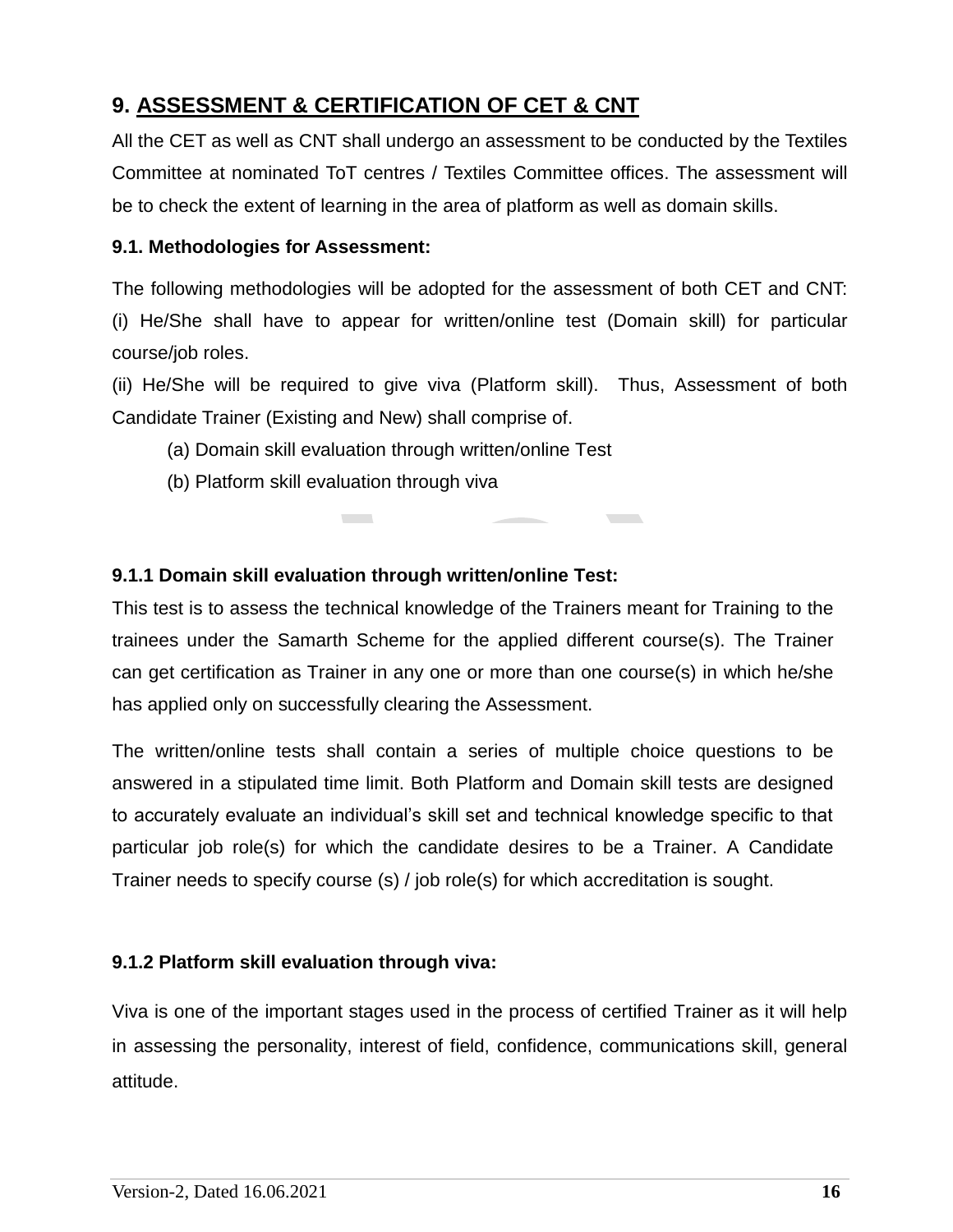**9.2. Marks Distribution Parameter (Total Marks-100):** The marks distribution is given in table below:

|                |                                                                          | Table-6                                          |                                                |                                    |
|----------------|--------------------------------------------------------------------------|--------------------------------------------------|------------------------------------------------|------------------------------------|
| S.No.          | <b>Evaluation Method</b>                                                 | <b>Marks</b><br><b>Allotted</b><br>(Maximum 100) | <b>Qualifying</b><br><b>Marks</b><br>(Minimum) | Qualifying<br>Marks %<br>(Minimum) |
|                | Domain Skill -<br>Written/online test                                    | 40                                               |                                                |                                    |
| $\overline{2}$ | <b>Platform Skill Evaluation</b><br>- Oral Presentation cum<br>interview | 60                                               | 60<br>(Overall)                                | 60%<br>(Overall)                   |
|                | <b>Total</b>                                                             | 100                                              |                                                |                                    |

**Note:** Minimum overall passing criteria of CET/CNT for qualifying Assessment is 60%. **Note:** 100% attendance of candidate Trainer in classes is compulsory.

Those fresh Candidate Trainers (CNT/CET), who have failed in assessment, have only one additional chance to re-appear for the re-assessment of Domain Skill (written/online test) and Platform skill (viva). In such cases, IPs needs to pay additional non-refundable re-assessment fee of Rs. 2000/- plus GST (at present 18 %) to Textiles Committee. After qualifying the assessment, he/she shall be awarded certificate for conducting training.

Those Candidate Trainers who again failed in Re-Assessment have to apply afresh as a New Trainer through their IP's.

## **10. TRAINER CERTIFICATION CODE NO (UID):**

Each of the Certified Trainer will be assigned Unique Identification (UID) code number for the purpose of identification. The Certified Trainer can conduct Training in their relevant job roles/course only as per UID/information provided by the RSA. The Trainer conducting training other than his/her defined course/job roles will be treated as a deviation from Training of Trainer Protocol and this may lead to cancellation of certification of Trainer or/and such trainer will be blacklisted for conducting training under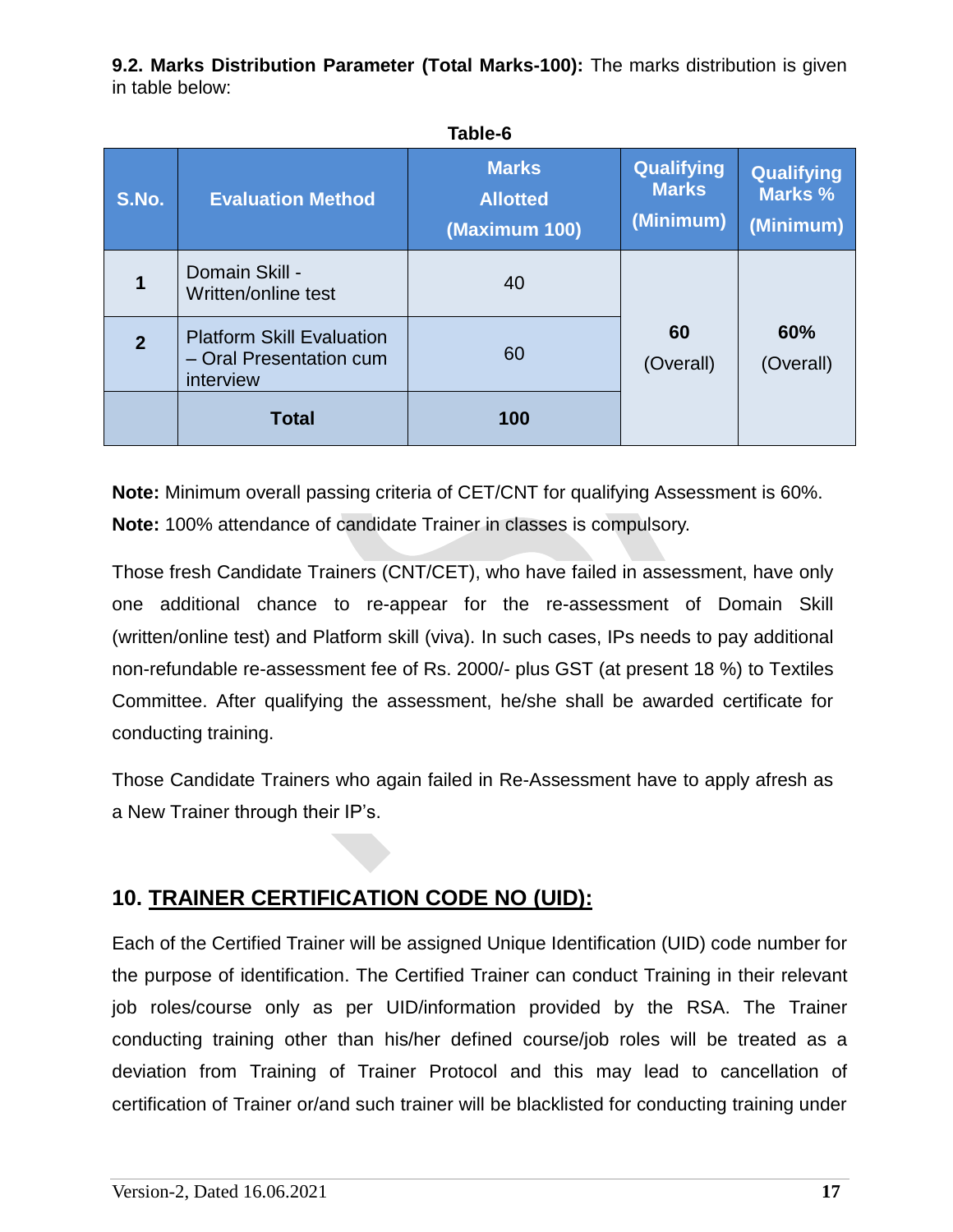Samarth scheme or/and any necessary action will be taken by RSA. Training of Trainers (ToT) certificate will be provided to Trainers who has successfully passed the Assessment. The validity of such certificate will be 2 years from the date of issue of certificate / date of Assessment or till the completion of the SAMARTH Scheme, whichever is earlier.

## **11. TRAINING OF TRAINER (ToT) AGENCY**

The ToT Agency is an agency duly authorized and empanelled by the RSA to conduct Training under Samarth Scheme. The empanelled ToT Agency under Samarth Scheme during its period of empanelment under RSA, shall not be involved in any of the activities related to the IP other than that mentioned in this Protocol.

**Note:** ToT agency(s) are required to conduct ToT program for Trainer(s) as per RSA calendar/instructions.

**11.1. Availability of Standardized Content:** While conducting the ToT program, the ToT agency must ensure that following contents to be provided to the participants (Trainers):

- Participant Handbook of the relevant domain skills.
- Facilitator guide on the relevant domain skills.
- Participant Handbook on the Platform Competencies.
- Any other material.

**11.2. ToT Centre Infrastructure:** The empanelled ToT agency shall ensure adequate number of training centres nationwide. There should be minimum one ToT centre per state in at least one state. The Infrastructure requirement for a ToT centre are prescribed by the RSA and given in ToT RFP dated 07<sup>th</sup> August, 2018.

**11.3. Verification of CNT at ToT center:** According to intimation, the Candidate Trainers will make themselves available at prescribed location of ToT centre along with all the required original documents as well as photocopies of them. They are also required to bring photo copy of KYT form which was submitted to RSA via IPs earlier. ToT agency will check & verify the original documents of CNT as per eligibility criteria. They shall retain one set of self attested photo copies of these documents with **counter sign of verifier/checker** on all documents like Aadhaar card, educational proofs, experience proof, KYT form, IP's name & address, confirmation letter and contact details of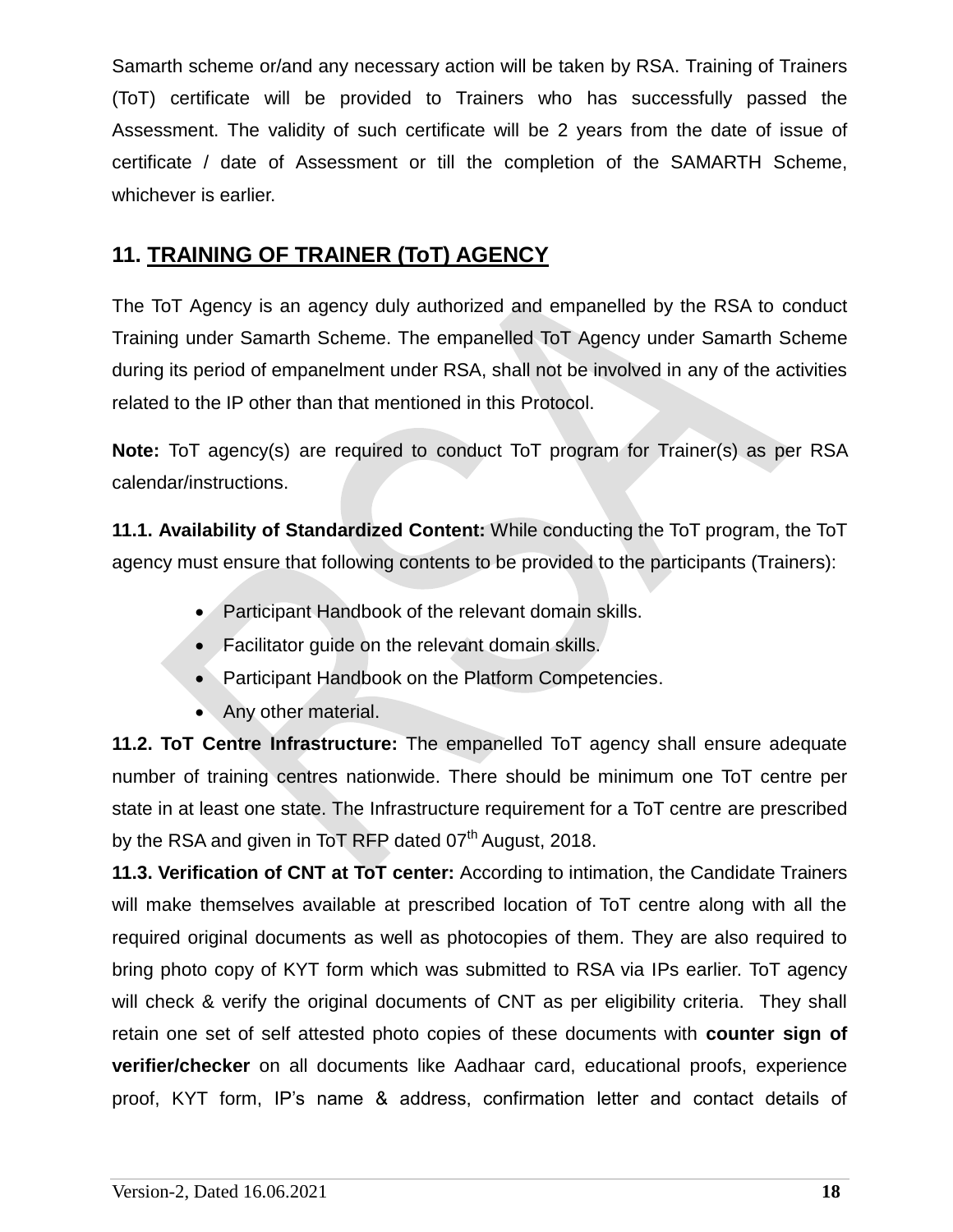Candidate Trainers for a period of 5 years minimum.

## **12. ACCREDITATION OF MASTER TRAINERS**

Master Trainers are training professionals who are highly competent in teaching pedagogy and are responsible for training the trainers. Those seeking a Master Trainer License in the skilling ecosystem (i.e. Qualification Packs-based training) are now expected to solicit licence from the relevant Sector Skill Council. A Certified Master Trainer is a pre-requisite for conducting any ToT programs. A Certified Master Trainer is needed to conduct training for batches of Trainers (aspirants). The eligibility criteria and fee structure of Master Trainer are already defined earlier in ToT RFP dated 07<sup>th</sup> August, 2018.

#### **12.1. Verification of Candidate Master Trainer's Original Documents:**

Candidate Master Trainers who are already accredited (valid certificate) by any Textile related Sector Skill Councils (SSCs) need not to clear CEP test. Candidate Master Trainers nominated by ToT agencies, will be called for CEP (other than SSC approved & valid certificate accredited under RSA) and such candidate Master Trainers need to carry her/his relevant original documents such as educational qualification & experience certificates, PAN card, Aadhaar Card for the verification purpose. If the documents are found materially deficient or inconsistent in any aspect or fraudulent, the candidate will not be considered for further evaluation. The decision of RSA in this regard will be final.

#### **12.2. Competency Evaluation Programme for Master Trainer:**

The applicant Master Trainer shall have to clear the Competency Evaluation Program (CEP) of the RSA well announced from time to time. The Competency of Master Trainer is very critical assessment process. The CEP will therefore intend to understand the depth of knowledge in general and subject in particular skill, presentation skill, way of teaching, attitude and aptitude of Candidate Master Trainer (CMT). Therefore, CEP includes;

- (i) Written Test/Online test
- (ii) Oral Presentation cum interview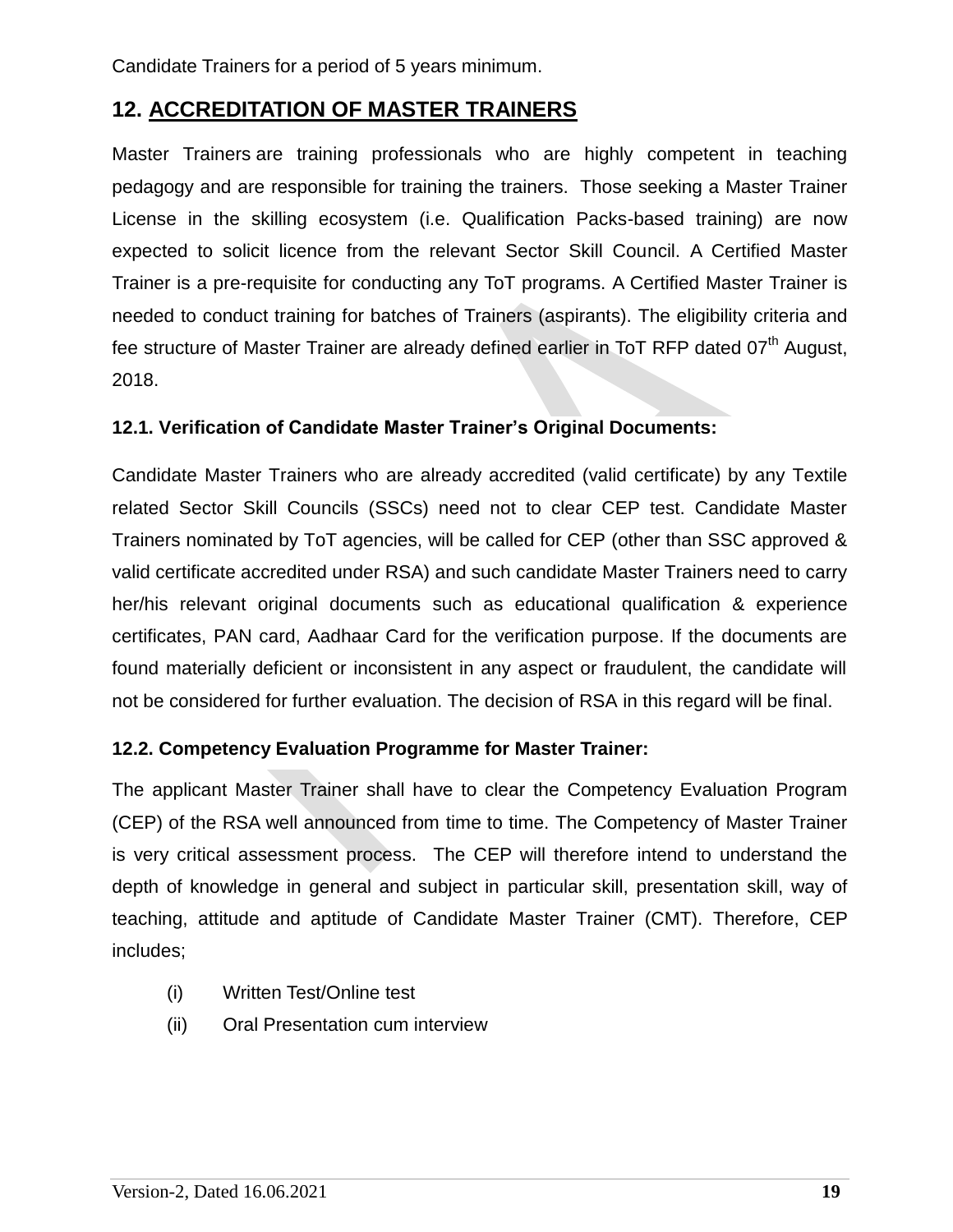**Note:** Overall passing criteria of Master Trainer (without SSC approved) for CEP is minimum 70% marks; failed candidate shall have to apply afresh for accreditation along with applicable non-refundable fee.

#### **12.2.1 Written Test/Online Test:**

The written test/Online test is designed to accurately evaluate an individual's skill and technical knowledge specific to that particular(s) sub-sector for which the candidate desires to be a Master Trainer like Garment sub-sector. Candidate Master Trainer need to specify sub-sector (s) for which accreditation is sought. The tests contain series of multiple choices and short answer questions to be answered in a stipulated time limit.

Any Candidate Master Trainer can get accreditation for training in any one sub-sector or all sub-sectors based on his/her qualifications, experience, eligibility criteria and performance in CEP and scope of agency which will be decided by RSA.

#### **12.2.2 Oral Presentation cum interview:**

Presentation shall be oral presentation i.e. without PPT. Master Trainer should be a good presenter/orator. The oral presentation includes: teaching methodology, proper volume, enthusiasm, confidence level and the way of explanation. Candidate Master Trainer can select any topic within sub-sector for oral presentation in front of RSA. The oral presentation should be of about 10-20 minutes.

Personal Interview is one of the important stages used in the process of accreditation of Master Trainer as it will help in assessing the personality, interest of field, confidence, communications skill, general attitude and whether the candidate Master Trainer's qualifications and experience meet with training requirements.

**12.3. Master Trainer- Evaluation Criteria/Parameters (Total Marks-100):** The Master Trainer- Evaluation Criteria/Parameters is given in table below:

| S.No. | <b>Evaluation Method</b> | <b>Marks</b><br><b>Allotted</b><br>(Maximum 100) | Qualifying<br><b>Marks</b><br>(Minimum) | <b>Qualifying</b><br>Marks %<br>(Minimum) |
|-------|--------------------------|--------------------------------------------------|-----------------------------------------|-------------------------------------------|
|       | Written test/Online test | 40                                               | 70                                      | 70%                                       |

**Table-7**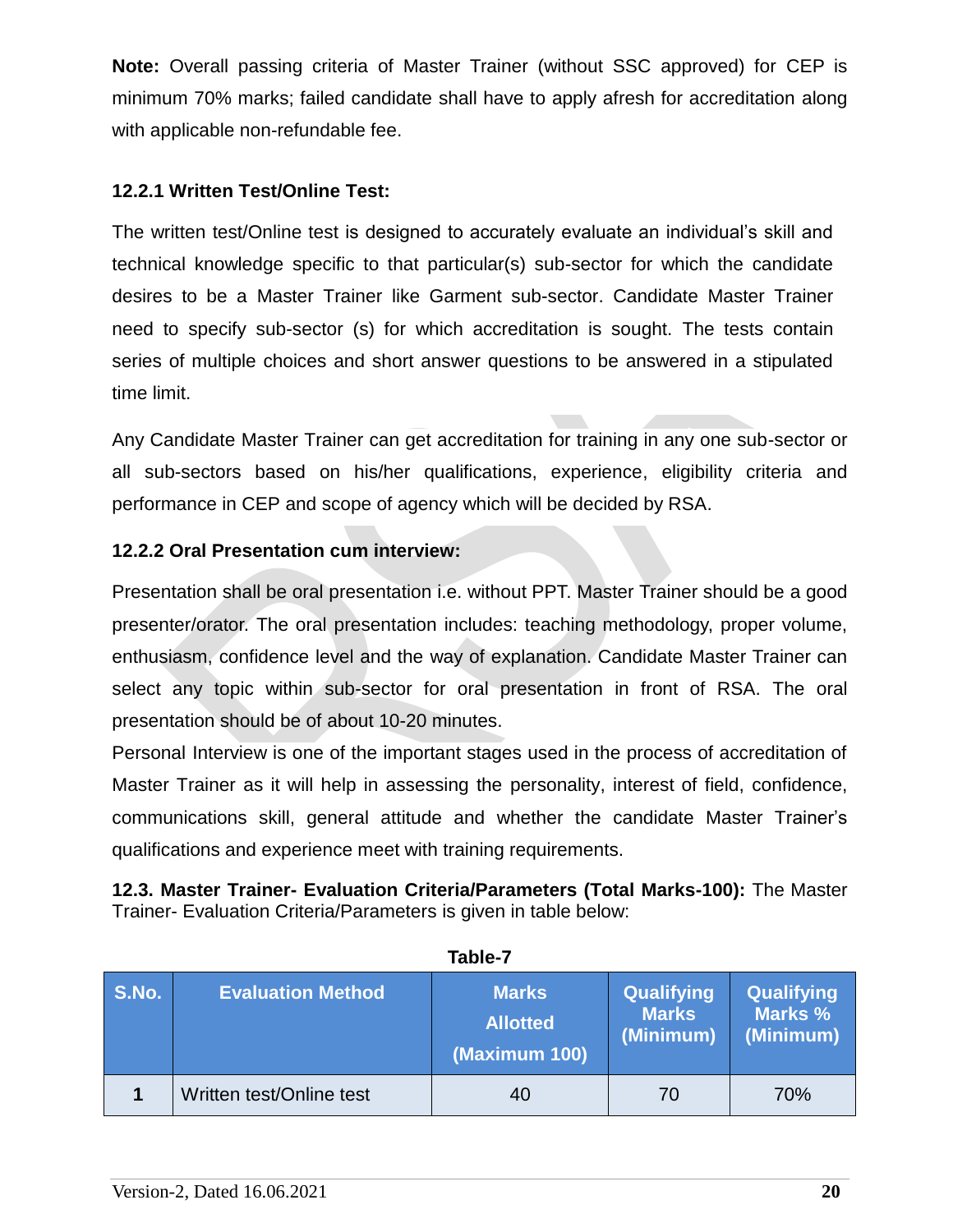| $\overline{2}$ | <b>Oral Presentation cum</b><br>interview | 60  | (Overall) | (Overall) |
|----------------|-------------------------------------------|-----|-----------|-----------|
|                | <b>Total</b>                              | 100 |           |           |

## **13. AWARDING OF ACCREDITATION TO MASTER TRAINER**

The candidate Master Trainer who successfully clears the CEP will be awarded with the accreditation code/certification. The RSA shall allot specific codes/Unique Identification Code(UID) to that Accredited Master Trainer clearly indicating the relevant sub-sector to which the Accredited Master Trainer is eligible to carryout training under Samarth. The RSA will intimate the results along with UID of accredited Master Trainer to the respective Empanelled ToT agencies. Accreditation/Continuation of accreditation of the Master Trainer will be at the sole discretion of the RSA. Accreditation of Master Trainer is valid till the end of the year i.e.  $31<sup>st</sup>$  December (Calendar year) in which year that Master Trainer will be accredited. Thereafter the accreditation can be renewed by paying a specific fee as declared by RSA from time to time. However, any Master Trainer who approaches for renewal of accreditation should have conducted at least training of 3 batches during the period of Accreditation or prescribed by RSA.

## **14. ASSOCIATION OF MASTER TRAINER WITH ToT AGENCY**

A Master Trainer can be empanelled under one ToT agency at a time. A Master Trainer who is found to be conducting training for any other ToT agencies, his/her accreditation shall stand cancelled with immediate effect without any prior intimation. Such Master Trainer will be blacklisted from conducting any further training under 'Samarth' scheme.

## **15. PROCEDURE FOR CHANGE OF ToT AGENCY BY ACCREDITED MASTER TRAINER**

The Accredited Master Trainer shall have liberty to change their original ToT agency, subject to fulfilling the following requirements.

- i. A Master Trainer has to submit formal resignation (either hand copy/email) to the concerned ToT agency with which he/she is still empanelled.
- ii. The Master Trainer shall get NOC from the concerned ToT agency.
- iii. After that, Master Trainer can be eligible to apply to new ToT agency.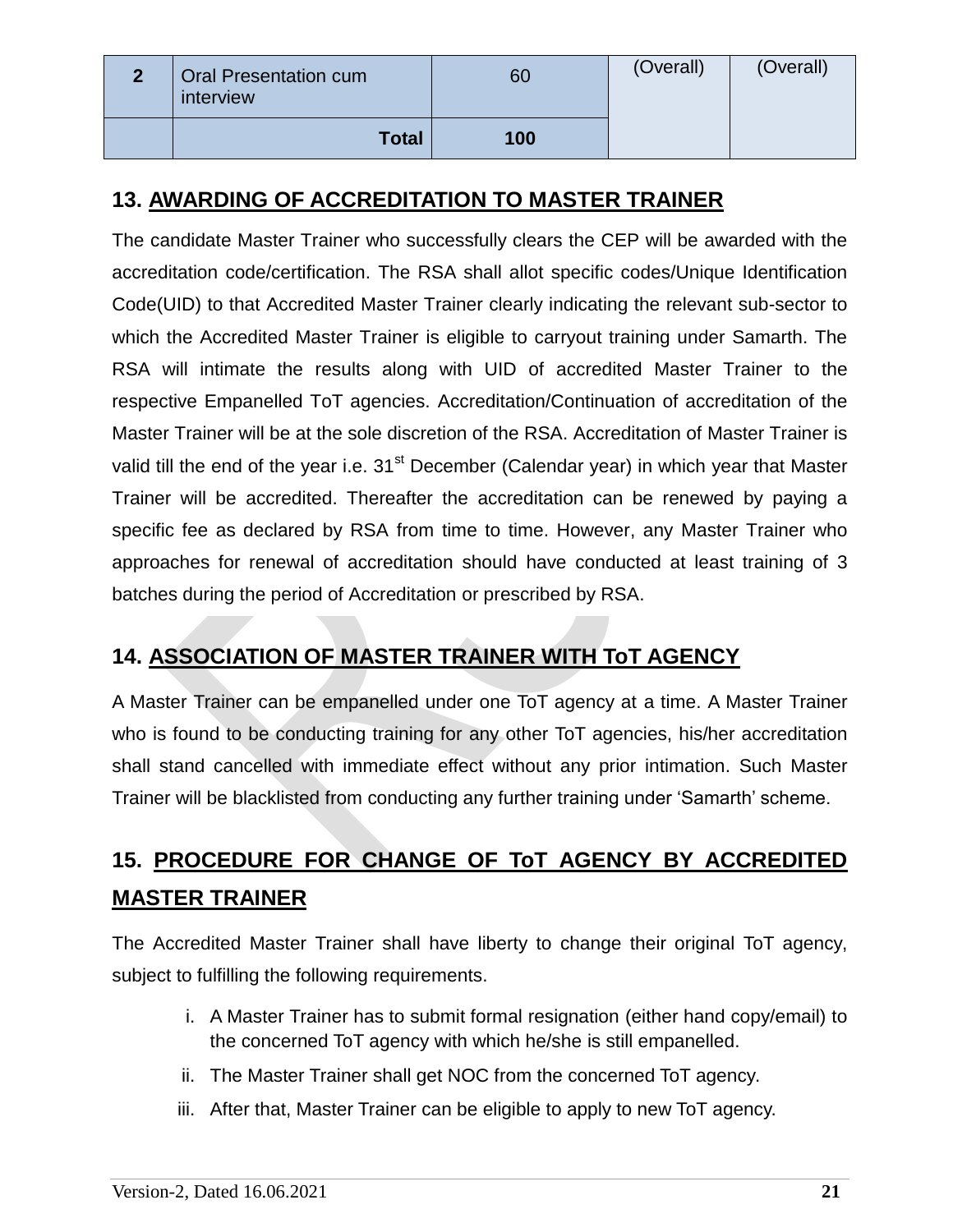The RSA shall cancel the accreditation code (UID code) allotted to the Master Trainer for previous ToT agency. Such Master Trainer can apply for fresh accreditation through another empanelled ToT agency as per procedure outlined for accreditation of Master Trainer in this Protocol. The Master Trainer, who already cleared the CEP, need not have to clear it again but concerned ToT agency will have to nominate him/her afresh by submitting all the necessary documents viz. KYMT form, copy of NOC, supporting documents of education and experience along with non-refundable ToT agency change fee of Rs. 1000/- plus applicable GST (At present 18 %) per Master Trainer for getting the new accreditation code with the new ToT agency.

## **16. MASTER TRAINERS' MIDTERM TRAINING BY ToT AGENCY**

The ToT agency shall have to conduct training programmes periodically for Accredited Master Trainer to keep them updated with contemporary developments in the area of Skill training either in-house or through some other professional agency(s) under advance intimation to the RSA. The RSA at its discretion can witness such midterm training or seek video footage/photos. In any case the ToT agency is required to send a detailed report on such training programmes including photographs and video footage to the RSA. The number of training conducted/sponsored by ToT agency shall be considered while evaluating performance of ToT agency.

## **17. ADDITION OF SCOPE OF MASTER TRAINER**

The empanelled ToT agency is authorized to undertake the training of courses which are approved by the RSA under 'Samarth'. New Job Roles as and when added by the RSA will be available for training under Samarth. The empanelled ToT agencies are liable to undertake training on pan India basis in un-served areas if instructed by the RSA. At the time of initial empanelment, RSA will allot state and sub-sector (i.e. scope) to ToT agency for undertaking training activities. The scope in terms of number of state can be enhanced as long as the requirement of availability of required accredited Master Trainer in that particular state is met. The scope in different sub-sectors of the Mater Trainer can be enhanced by paying requisite non-refundable scope enhance fee of Rs 1000/- plus applicable GST (at present 18% GST). In this case, CEP will be conducted at prescribed place(s) and date(s). If he/she passes in the CEP, then RSA TC will provide modified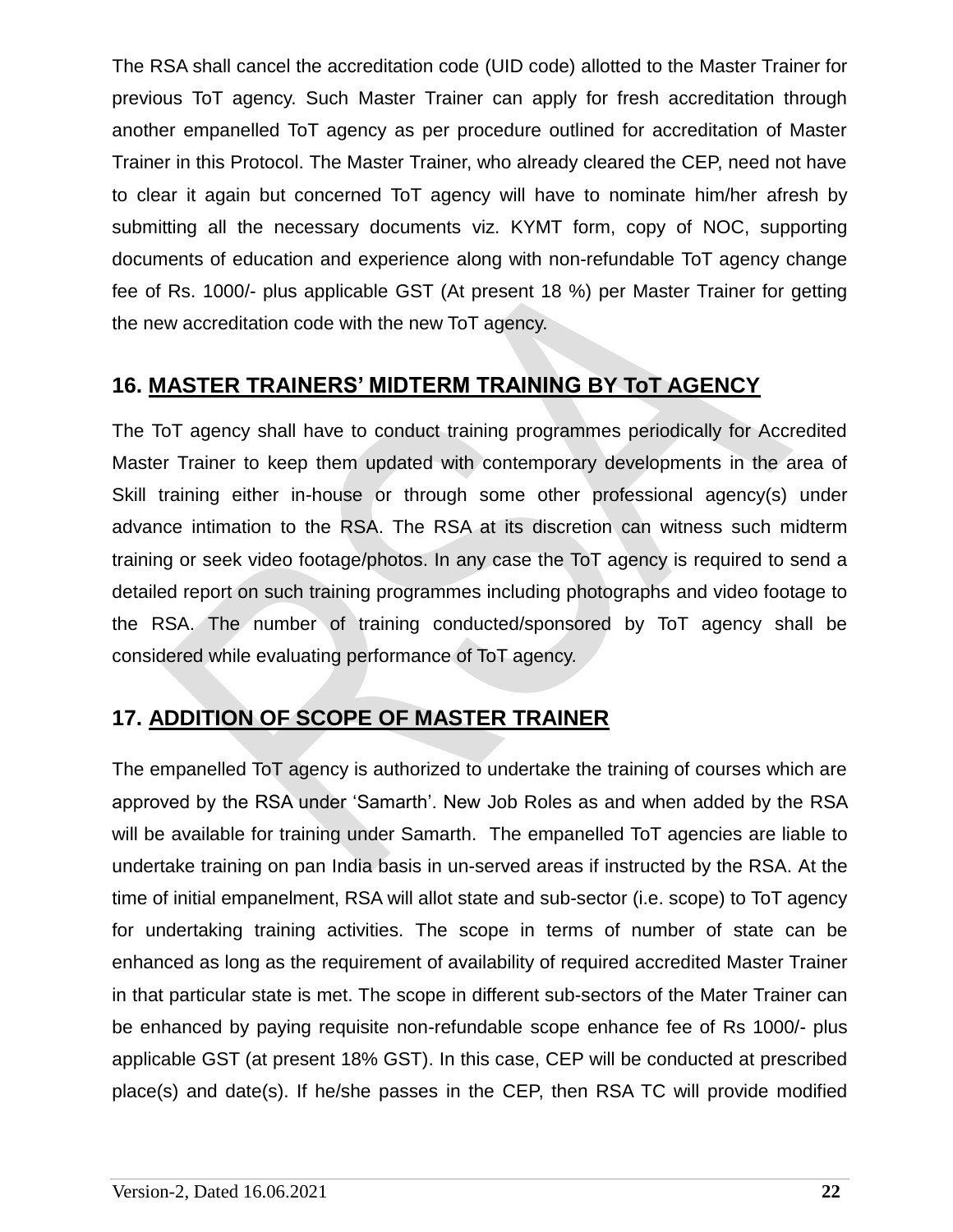UID/Code to relevant Master Trainer. If he/she fails to pass in the CEP, the concerned ToT agency will have to nominate him/her again for enhance scope by paying requisite fee, if ToT agency wants so.

## **18. VIDEOGRAPHY OF THE TRAINING PROGRAM**

It will be obligatory for the ToT agency and its centre to ensure that the whole process of Training and Assessment of Trainers shall be covered under CCTV. Such CCTV footage of the entire training program and assessment process is mandatorily to be retained by the ToT agency for a minimum period of one year. Photograph of the Master Trainer along with trainer & participants batch has also to be invariably maintained.

## **19. SURPRISE VISITS**

The RSA, Textiles Committee is authorised to have randomly surprised visit/inspection to any of the training centres of ToT agency. At the time of surprise checks, the RSA official(s) will monitor the overall training activities and verify whether the ToT Protocol is being followed during training. RSA can view/check following:

- The proper functioning of the training centres
- The compliance of earlier checks
- Check the documentation
- Punctuality of Master Trainer and Candidate Trainer
- The methodology adopted by Master Trainer during the Training
- Knowledge of local language of Master Trainer and comfort level of Candidate Trainers.
- Assess the quality of training
- Check attendance of Trainers
- Check availability of Master Trainer
- ID cards of Mater trainer
- Availability of infrastructure
- Overall performance of training centre
- Or any other point

On the basis of surprise check reports, and depending upon non-conformities observed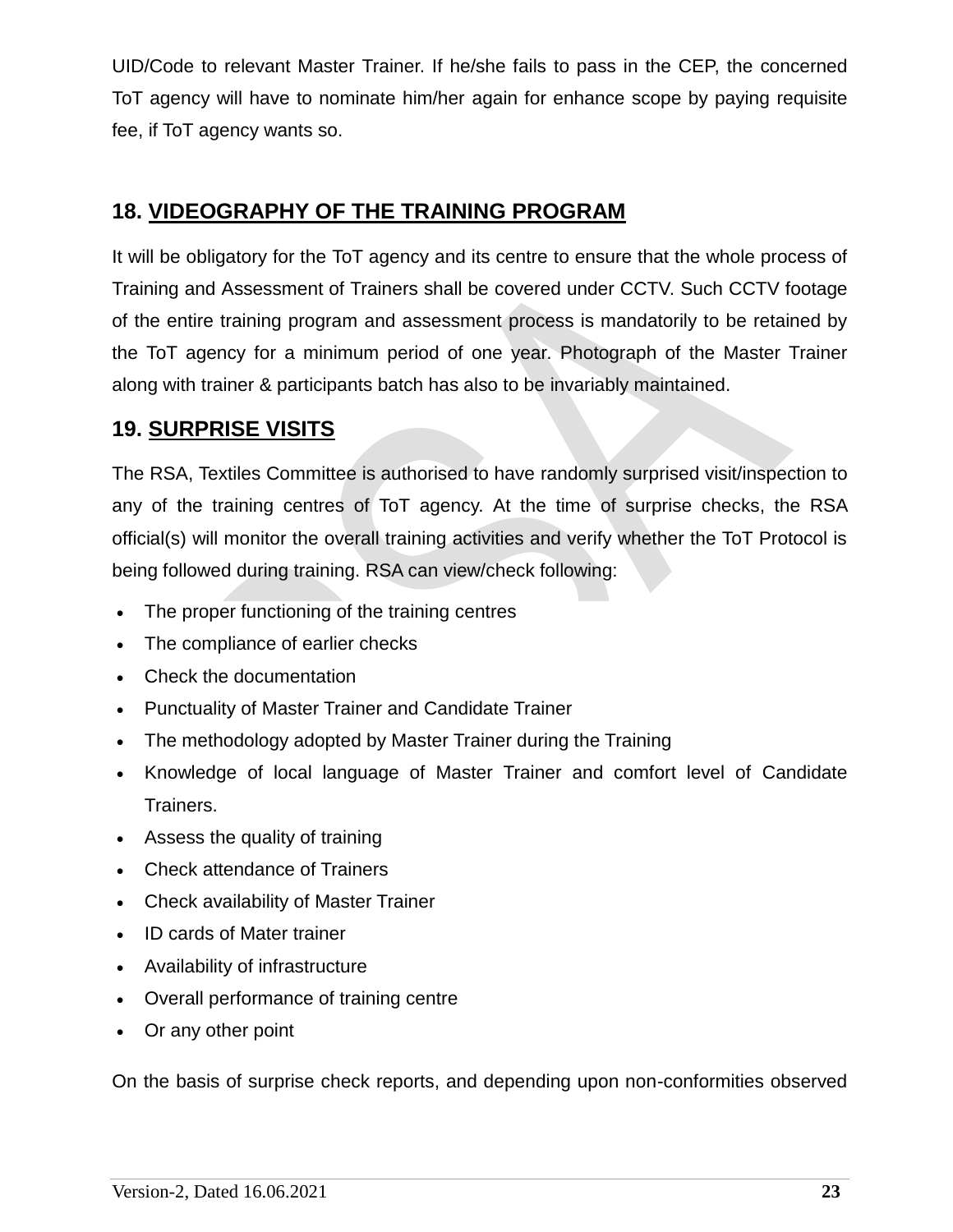in implementation of ToT Protocol, if found any abnormality or discrepancy, RSA,TC has power to cancel the training program or cancel the empanelment of Master Trainer or cancel the empanelment of ToT agency, according to level of abnormalities. Master Trainer whose empanelment has been cancelled will be blacklisted for any further Training program. With reference to the intensity of such repetitive incidents, RSA, TC can cancel the empanelment of ToT agency without any prior intimation.

## **20. ALLOCATION OF BATCHES**

To meet the target under Samarth, Implementing Partners will propose Candidate Trainers to RSA, for training purpose. The batches will be decided by RSA in consultation with ToT agency according to specialization/Job roles of Candidate Trainer willing to undergo that particular job role training.

The allotment of batches of Candidate Trainer to ToT agency will depend on following point:

- Previous experience of ToT agency and their scope in various sub-sectors
- Presence of ToT centres in number of states
- Number of certified Master Trainer empanelled with ToT agency
- Number of in-house training/workshop or training by professional agency(s) conducted for Master Trainers to enhance their skill
- Feedback of Trained Trainer at the time of assessment by RSA
- Affiliation of ToT agency with other schemes/certification like ISO.
- Occurrence and level of abnormality or discrepancy in ToT program

**Note:** Final decision of allotment of batches will be taken by the RSA.

**20.1. ToT Calendar:** The ToT calendar will be approved by the RSA on quarterly basis covering maximum locations and requirements of Samarth. ToT calendar will be published and regularly updated on the Textiles Committee website [\(www.textilescommittee.nic.in\)](http://www.textilescommittee.nic.in/). RSA would ensure the quality on ToT by controlling the calendar through withdrawal of non competent "ToT Centres" from running any further ToT program. RSA reserves the right to cancel, modify the ToT calendar as per felt needs.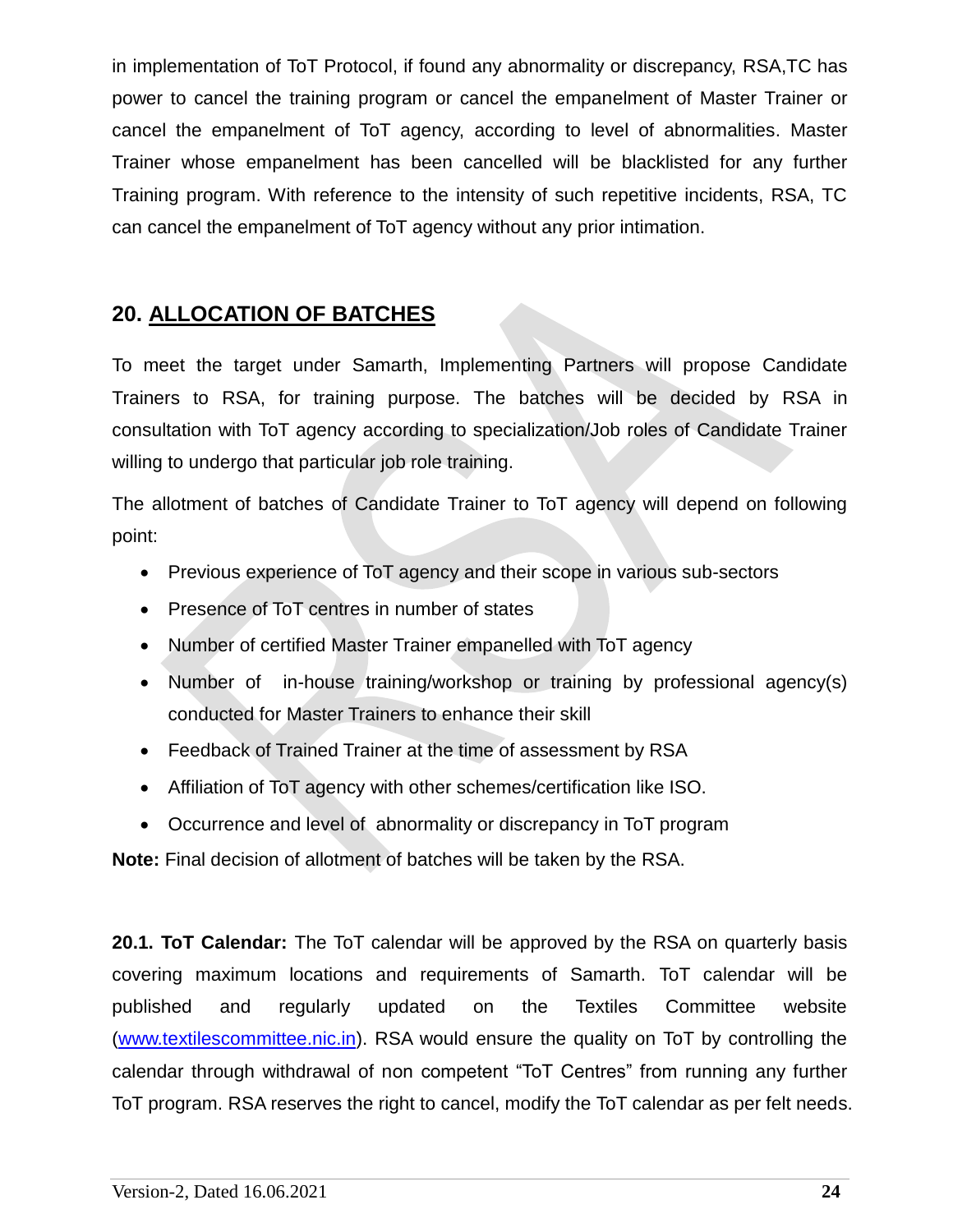## **21. GENERAL INSTRUCTIONS**

- **i.** Applications received without the prescribed fee shall not be considered and will be summarily rejected. No representation against such rejection will be entertained. Fee once paid shall not be refunded under any circumstances nor will it be adjusted.
- **ii.** Lack of documents submitted by IP's / ToT agency will be considered as incomplete documentation and therefore SUMMARILY REJECTED and further, no request for consideration of such applications will be entertained.
- **iii.** The information furnished by the IP's in CET's/CNT's applications will be verified against original documents by the ToT agency at the beginning of ToT program. During verification of documents, if it is found that any information furnished by the IP's in the application is wrong, the candidate's application will be rejected forthwith. The IP & candidates should ensure that they have furnished correct information in the application form.
- **iv.** Upon completion of ToT program, the ToT agencies are required to upload the names of CNT, their course/job role, attendance particulars of CNT, batch number & batch period and their Master Trainer details to the Textiles Committee designated e-mail id [\(tcrsaisds@gmail.com\)](mailto:tcrsaisds@gmail.com).
- **v.** RSA will not be liable to pay any expenses toward travel, lodging, boarding and other logistic expenses of trainers under any circumstances to the ToT Agency/IPs/Candidate trainers towards Training of Trainers under Samarth.
- **vi.** ToT agency shall maintain the records of attendance of Trainers and Master Trainers i.e. biometric attendance system and also maintain the attendance register (including name, code, sign by the Trainers and Master Trainer) duly verified by the head of training centre for a period of 5 years. RSA could ask to ToT agencies to show/send the record of attendance proof. 100% attendance of candidate Trainer in classes is compulsory.

#### **vii. Instruction while attending the program or filling KYMT/KYT form:**

- a) The photograph should be pasted in original with white background and 70% of area of photograph should be covered by face with cross-signature on photo of candidate.
- b) Specimen signature of Master Trainer/Trainer in prescribed box in KYMT form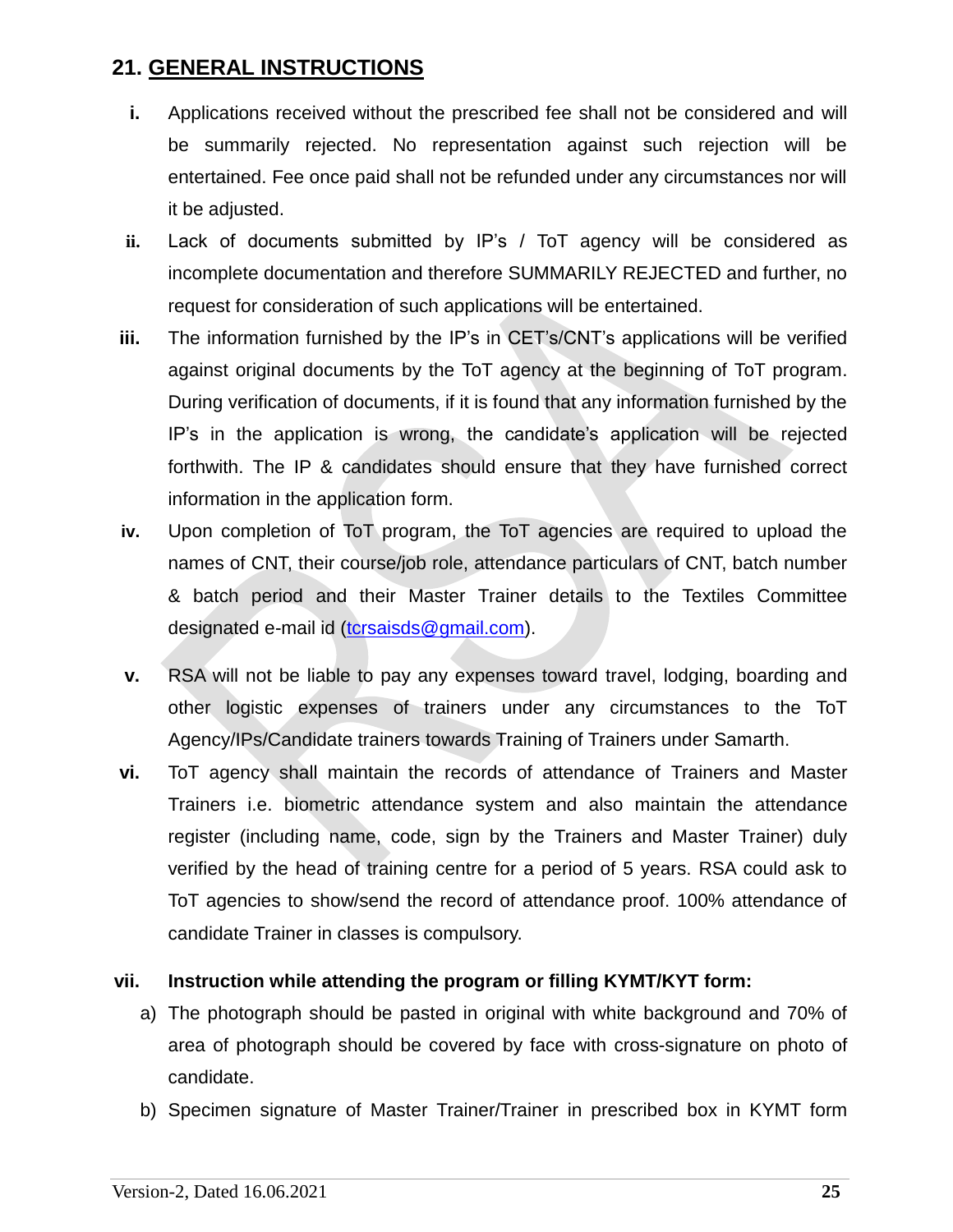/KYT form are mandatory.

- c) The authorized representative of ToT Agency / IP's shall append his/her signature with stamp of office to validate its genuineness.
- d) Each application of Candidate Trainer (CET/CNT) must accompany with nonrefundable application fee as described above and with supporting documents also.
- e) Candidates have to self attest all the required documents/proofs submitted by them.
- f) If any fraud is detected, such candidate / IP's / ToT agency empanelment with RSA under Samarth will be cancelled after giving them due chance to represent.
- g) Please attach a self attested photo copy of following documents
	- i) Aadhaar card
	- ii) PAN card
	- iii) Proof of Qualification in textiles related field.
	- iv) Proof of Experience
- h) After due scrutiny, RSA call eligible Candidate Trainer (CET/CNT) for further program.
- i) **Dropped out/ absent Trainer from the ToT pogramme -** Replacing of the trainer details may be considered only if the withdrawal is on account of the reasons beyond the control of IP/candidate trainer and only before commencement of the ToT Programme
- j) **Trainer's experience certificate -** Where it is not possible to get experience certificate from previous employer(s), it has now been decided to accept the experience certificate issued in the form of prescribed Undertaking by the current employer as a proof of trainer experience subject to current employer taking the onus of the certification being issued. The Undertaking should be signed by the authorized signatory of the IP and the IP will be solely responsible for the authenticity of the certification of experience of the said trainer.

**Note:** Experience cum declaration certificates format is provided below.

**Note:** RSA have rights to modify / amend / take decision on any issue / documents / acceptability or rejection of applications etc.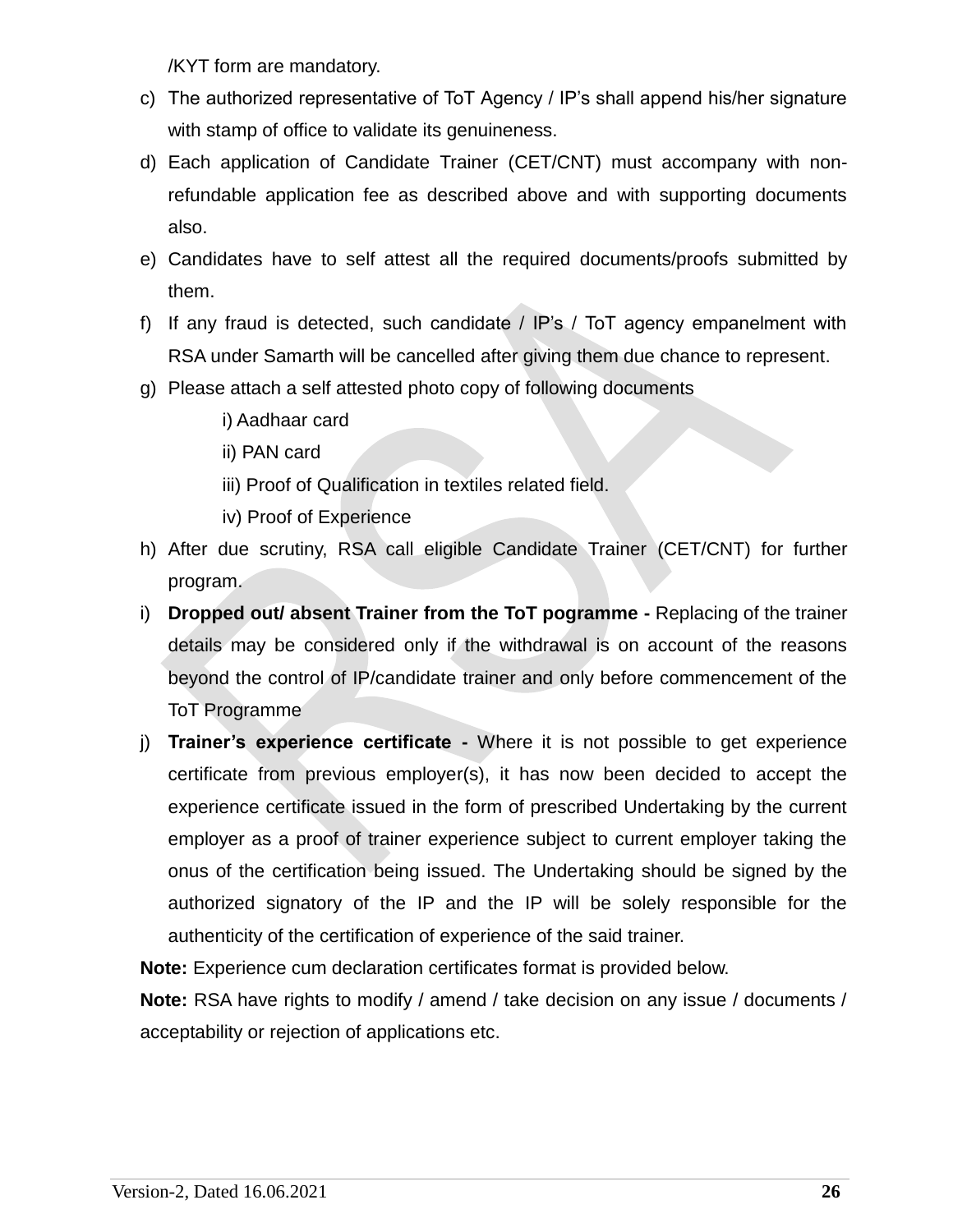#### **22. POWER TO MODIFY**

Notwithstanding anything said in this Protocol, the RSA has the right to modify any of the above instructions from time to time. The Training of Trainer Agencies are requested to visit the website of Textiles Committee and/or any other addresses as may be notified for updates and announcements periodically. For any queries/clarifications and submission of applications, please contact the undersigned:

Secretary, Textiles Committee, Govt. of India, Ministry of Textiles P. Balu Road, Prabhadevi Chowk Prabhadevi, Mumbai - 400025 Tel.; 022-66527 506/507/519/608. Email: [tcrsaisds@gmail.com.](mailto:tcrsaisds@gmail.com) Website: [www.textilescommittee.nic.in](http://www.textilescommittee.nic.in/)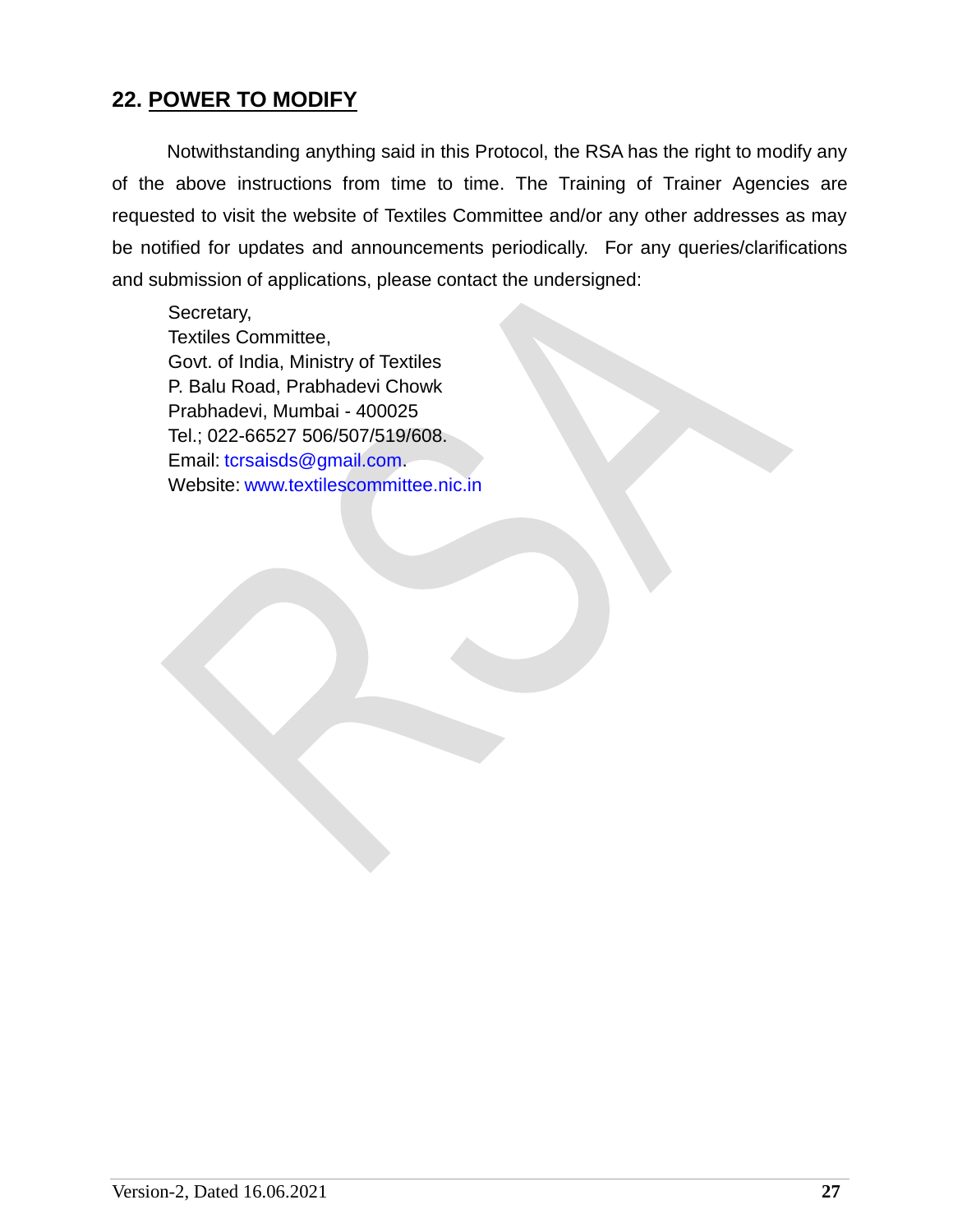

# **FORM - 12**



## **KNOW YOUR MASTER TRAINER (KYMT)**

| <b>RESOURSE SUPPORT AGENCY</b>                                                                                                                                                                |        |                    |                                    |  |  |
|-----------------------------------------------------------------------------------------------------------------------------------------------------------------------------------------------|--------|--------------------|------------------------------------|--|--|
| Scheme for Capacity Building in Textiles Sector - समर्थ (Samarth)                                                                                                                             |        |                    |                                    |  |  |
| of Ministry of Textiles, Government of India<br>(To be filled in capital letters only)                                                                                                        |        |                    |                                    |  |  |
| TYPE OF MASTER TRAINER (MT) (Please√)                                                                                                                                                         | New MT | <b>Existing MT</b> |                                    |  |  |
| PREFERRED RSA SUB-SECTOR /JOB<br>ROLES TO BE OPTED FOR TRAINING                                                                                                                               |        |                    | Please Attach                      |  |  |
| NAME OF MASTER TRAINER                                                                                                                                                                        |        |                    | recent pass port<br>size Photo and |  |  |
| ADDRESS OF MT                                                                                                                                                                                 |        |                    | sign across it.                    |  |  |
| MT MOBILE NUMBER AND MAIL-ID                                                                                                                                                                  |        |                    |                                    |  |  |
| <b>MT QUALIFICATION</b><br>(Please attach attested copy of proof of<br>qualifications)                                                                                                        |        |                    |                                    |  |  |
| NO. OF YEARS OF EXPERIENCE IN<br>TRAINING FIELD (Please attach valid proof)                                                                                                                   |        |                    |                                    |  |  |
| NO. OF YEARS OF EXPERIENCE IN<br>INDUSTRIAL FIELD (Please attach valid proof)                                                                                                                 |        |                    |                                    |  |  |
| WHETHER TOT CERTIFIED (If Yes, Specify<br>Name Of Agency (Please attach valid proof)                                                                                                          |        |                    |                                    |  |  |
| WHETHER APPROVED BY ANY TEXTILE<br>RELATED SSC? YES/NO (If Yes, Specify Job<br>Role) (Please attach valid proof)                                                                              |        |                    |                                    |  |  |
| AMOUNT PAID, TRANSACTION NO. & DATE                                                                                                                                                           |        |                    |                                    |  |  |
| AADHAAR No.                                                                                                                                                                                   |        |                    |                                    |  |  |
| PAN CARD No.                                                                                                                                                                                  |        |                    |                                    |  |  |
| MASTER TRAINER SPECIMEN SIGNATURE                                                                                                                                                             | 1      | $\mathbf{2}$       | 3                                  |  |  |
| NAME OF ToT AGENCY                                                                                                                                                                            |        |                    |                                    |  |  |
| NAME & SIGNATURE OF AUTHORIZED<br>SIGNATORY WITH OFFICE SEAL/STAMP                                                                                                                            |        |                    |                                    |  |  |
| FOR RSA USE ONLY                                                                                                                                                                              |        |                    |                                    |  |  |
| <b>VERIFIED BY</b>                                                                                                                                                                            |        |                    |                                    |  |  |
| APPROVED BY                                                                                                                                                                                   |        |                    |                                    |  |  |
| ALLOTED CODE OF MT (UID)                                                                                                                                                                      |        |                    |                                    |  |  |
| *Attach relevant documents proofs of eligibility criteria viz. education proofs, experience proofs, ToT proofs, SSC<br>Proofs (if applicable), Aadhar card photocopy, PAN card Photocopy etc. |        |                    |                                    |  |  |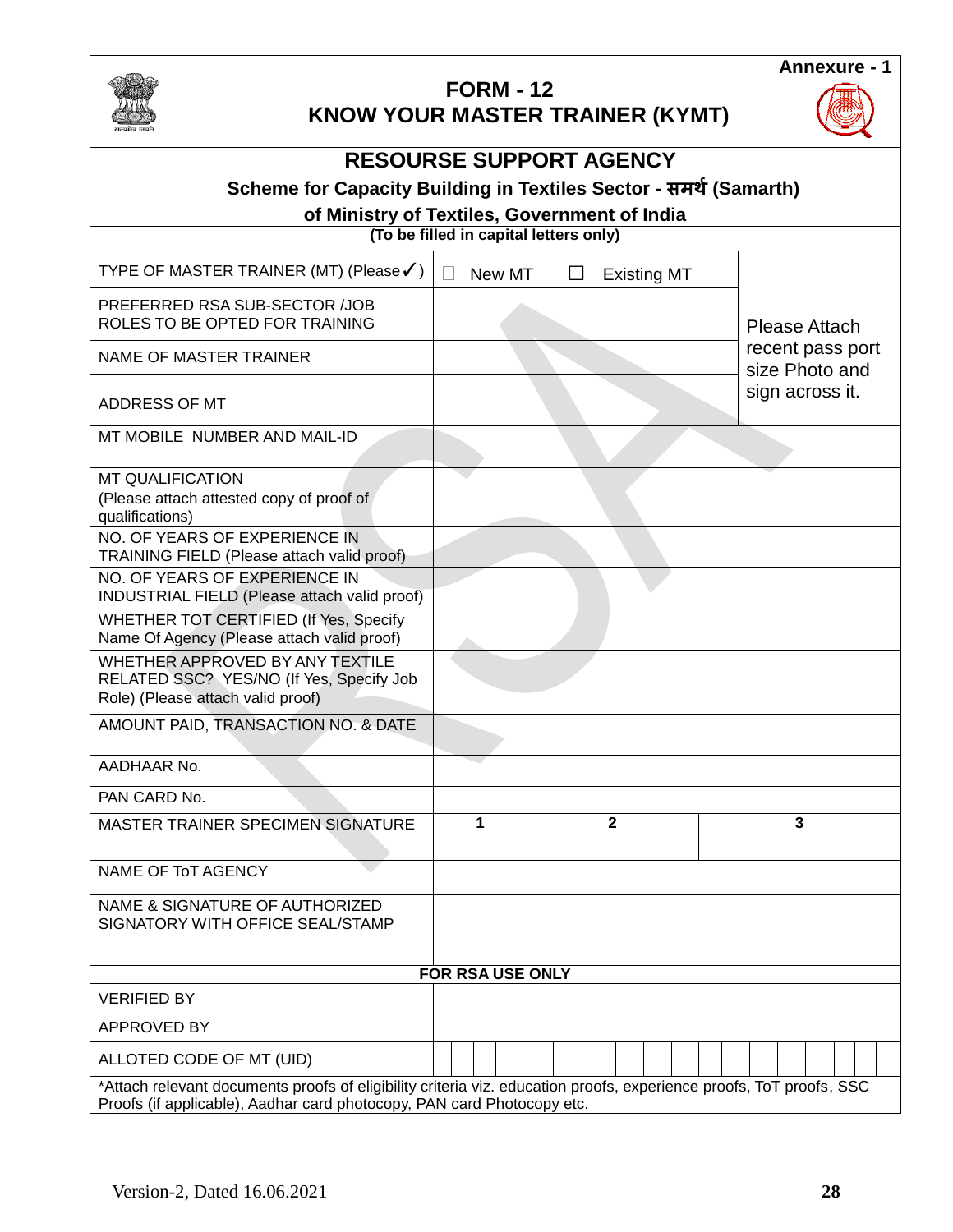

.

#### **FORM - 13 KNOW YOUR TRAINER (KYT)**



|  |  | <b>DEOQUBOE QUBBODT LAFUOV</b> |  |
|--|--|--------------------------------|--|
|  |  |                                |  |
|  |  |                                |  |

#### **RESOURSE SUPPORT AGENCY**

## **Scheme for Capacity Building in Textiles Sector - समर्थ(Samarth)**

#### **of Ministry of Textiles, Government of India**

**(To be filled in capital letters only)**

| TYPE OF TRAINER (Please $\checkmark$ )                                                                                                                                            |  | <b>New Trainer</b> |  | П |                |  | <b>Existing Trainer</b> |                                   |                |                  |
|-----------------------------------------------------------------------------------------------------------------------------------------------------------------------------------|--|--------------------|--|---|----------------|--|-------------------------|-----------------------------------|----------------|------------------|
| PREFERRED RSA COURSE TO BE<br>OPTED FOR TRAINING WITH<br><b>COURSE CODE</b><br>(Please write one course at a time)                                                                |  |                    |  |   |                |  |                         | Please Attach                     |                | recent pass port |
| <b>NAME OF TRAINER</b>                                                                                                                                                            |  |                    |  |   |                |  |                         | size Photo and<br>sign across it. |                |                  |
| ADDRESS OF TRAINER                                                                                                                                                                |  |                    |  |   |                |  |                         |                                   |                |                  |
| TRAINER MOBILE NUMBER AND<br><b>MAIL-ID</b>                                                                                                                                       |  |                    |  |   |                |  |                         |                                   |                |                  |
| <b>TRAINER QUALIFICATION</b><br>(Please attach attested copy of proof of<br>qualifications)                                                                                       |  |                    |  |   |                |  |                         |                                   |                |                  |
| NO. OF YEARS OF EXPERIENCE<br>(Please attach valid proof)                                                                                                                         |  |                    |  |   |                |  |                         |                                   |                |                  |
| PROPOSED STATES FOR TRAINING                                                                                                                                                      |  |                    |  |   |                |  |                         |                                   |                |                  |
| WHETHER APPROVED BY ANY<br><b>TEXTILE RELATED SSC? YES/NO</b><br>(IF YES, SPECIFY JOB ROLE)<br>(Please attach valid proof)                                                        |  |                    |  |   |                |  |                         |                                   |                |                  |
| AMOUNT PAID, TRANSACTION NO.<br>& DATE                                                                                                                                            |  |                    |  |   |                |  |                         |                                   |                |                  |
| AADHAAR No.                                                                                                                                                                       |  |                    |  |   |                |  |                         |                                   |                |                  |
| PAN CARD No.                                                                                                                                                                      |  |                    |  |   |                |  |                         |                                   |                |                  |
| TRAINER SPECIMEN SIGNATURE                                                                                                                                                        |  | 1                  |  |   | $\overline{2}$ |  |                         |                                   | $\overline{3}$ |                  |
| NAME OF IMPLEMENTING PARTNER                                                                                                                                                      |  |                    |  |   |                |  |                         |                                   |                |                  |
| <b>NAME &amp; SIGNATURE OF</b><br><b>AUTHORIZED SIGNATORY WITH</b><br><b>OFFICE SEAL/STAMP</b>                                                                                    |  |                    |  |   |                |  |                         |                                   |                |                  |
| FOR RSA USE ONLY                                                                                                                                                                  |  |                    |  |   |                |  |                         |                                   |                |                  |
| <b>VERIFIED BY</b>                                                                                                                                                                |  |                    |  |   |                |  |                         |                                   |                |                  |
| APPROVED BY                                                                                                                                                                       |  |                    |  |   |                |  |                         |                                   |                |                  |
| ALLOTED CODE OF TRAINER (UID)                                                                                                                                                     |  |                    |  |   |                |  |                         |                                   |                |                  |
| *Attach relevant documents proofs of eligibility criteria viz. education proofs, experience proofs, ToT proofs (if<br>applicable), Aadhar card photocopy, PAN card Photocopy etc. |  |                    |  |   |                |  |                         |                                   |                |                  |